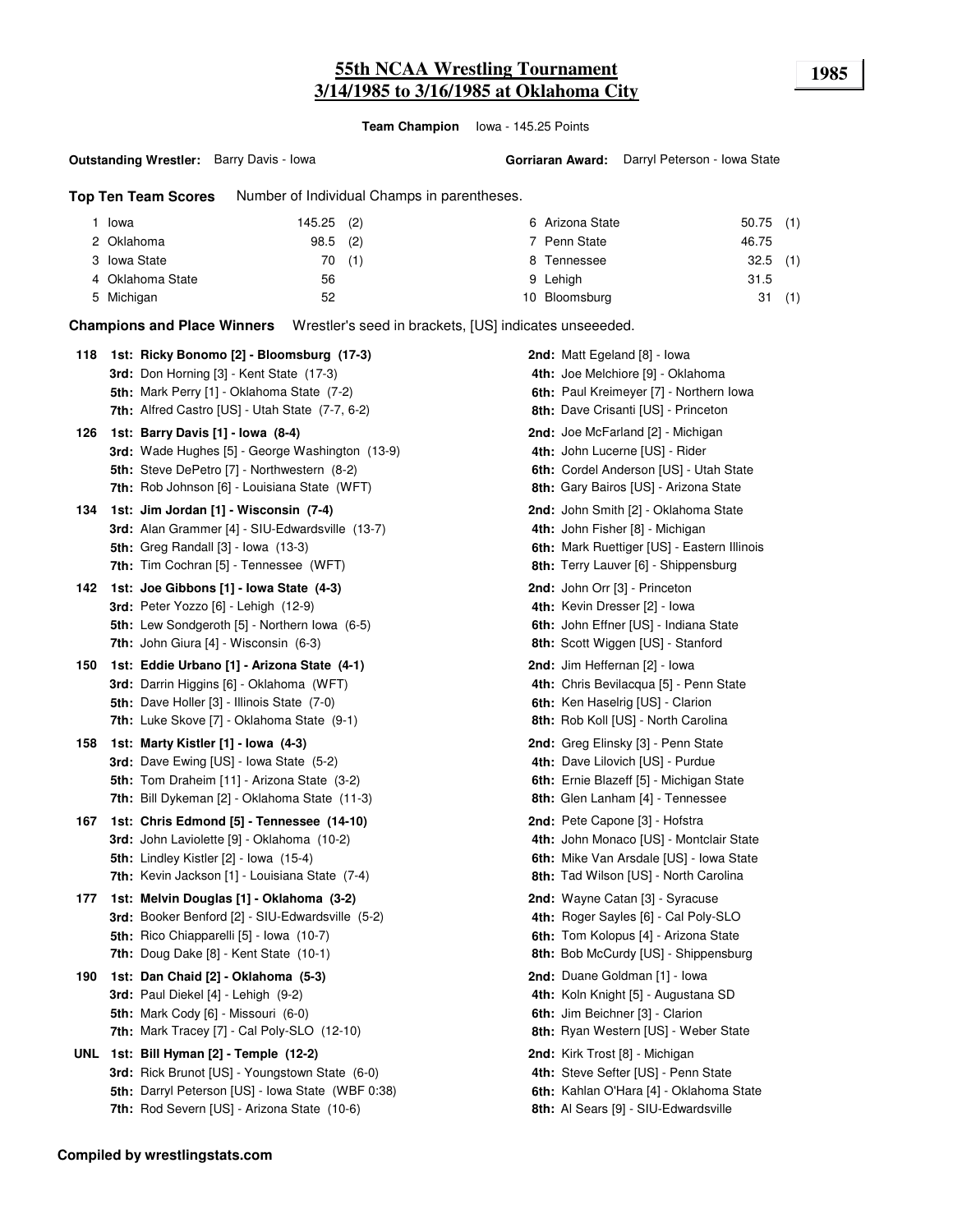# **3/14/1985 to 3/16/1985 at Oklahoma City 1985 NCAA Wrestling Championship Page <sup>1</sup> of <sup>30</sup>**

| Dick Howell, Lock Haven                                        |                            |                            |                         |                        |
|----------------------------------------------------------------|----------------------------|----------------------------|-------------------------|------------------------|
| Joe Melchiore, Oklahoma [9]                                    | Joe Melchiore Fall 3:47    |                            |                         |                        |
| Tim Wright, SIU-Edwardsville [4]                               |                            | Joe Melchiore 13-2         |                         | 118 Weight Class       |
| Paul Zarbatany, Drexel                                         | Tim Wright TF 26-8, 6:32   |                            |                         |                        |
| Hans Houser, Virginia                                          |                            |                            | Joe Melchiore Fall 4:05 |                        |
| Dave Crisanti, Princeton                                       | Dave Crisanti 9-0          |                            |                         |                        |
| Pablo Saenz, Fresno State [5]                                  |                            | Dave Crisanti 3-2          |                         |                        |
| Ken Johnson, Indiana                                           | Pablo Saenz Fall 8:24 OT   |                            |                         |                        |
| Mark Weston, Nebraska-Omaha [12]                               |                            |                            |                         | Matt Egeland 6-5       |
| Jeff Bowyer, James Madison                                     | Mark Weston 15-15, 4-2     |                            |                         |                        |
| Mark Perry, Oklahoma State [1]                                 |                            | Mark Perry TF 17-2, 7:00   |                         |                        |
| Rob Calabrese, Temple                                          | Mark Perry 13-4            |                            |                         |                        |
| Steve Brown, Eastern Michigan                                  |                            |                            | Matt Egeland 9-8        |                        |
| Bill Kelly, Iowa State                                         | Bill Kelly TF 20-4, 5:53   |                            |                         |                        |
| Jim Peters, Navy                                               |                            | Matt Egeland 14-9          |                         |                        |
| Matt Egeland, Iowa [8]                                         | Matt Egeland 8-7           |                            |                         |                        |
| Paul Kreimeyer, Northern Iowa [7]                              |                            |                            |                         | Ricky Bonomo 17-3      |
| Steven Gliva, Augsburg                                         | Paul Kreimeyer 18-10       |                            |                         |                        |
| Jamie Wise, Oregon State                                       |                            | Paul Kreimeyer 9-5         |                         |                        |
| Bruce Garner, New Mexico                                       | Jamie Wise 6-5             |                            |                         |                        |
| Will Waters, Michigan                                          |                            |                            | Ricky Bonomo Fall 1:48  |                        |
| Ricky Bonomo, Bloomsburg [2]                                   | Ricky Bonomo 16-2          |                            |                         |                        |
| Kerry Norman, Weber State                                      |                            | Ricky Bonomo TF 19-3, 6:16 |                         |                        |
| Tim Jacoutot, College of New Jersey [11]                       | Kerry Norman 9-6           |                            |                         |                        |
| Tony Cotroneo, Syracuse [10]                                   |                            |                            |                         | Ricky Bonomo Fall 6:47 |
| David Jones, Montana State                                     | Tony Cotroneo Fall 5:56    |                            |                         |                        |
| Alfred Castro, Utah State                                      |                            | Don Horning 10-2           |                         |                        |
|                                                                | Don Horning TF 18-3, 3:56  |                            |                         |                        |
| Don Horning, Kent State [3]<br>Bob Zoeke, Virginia Military    |                            |                            | Don Horning Fall 6:36   |                        |
|                                                                |                            |                            |                         |                        |
|                                                                | Steve Badura TF 17-2, 4:51 |                            |                         |                        |
| Steve Badura, Illinois State<br>Al Palacio, North Carolina [6] |                            | Steve Badura 4-3           |                         |                        |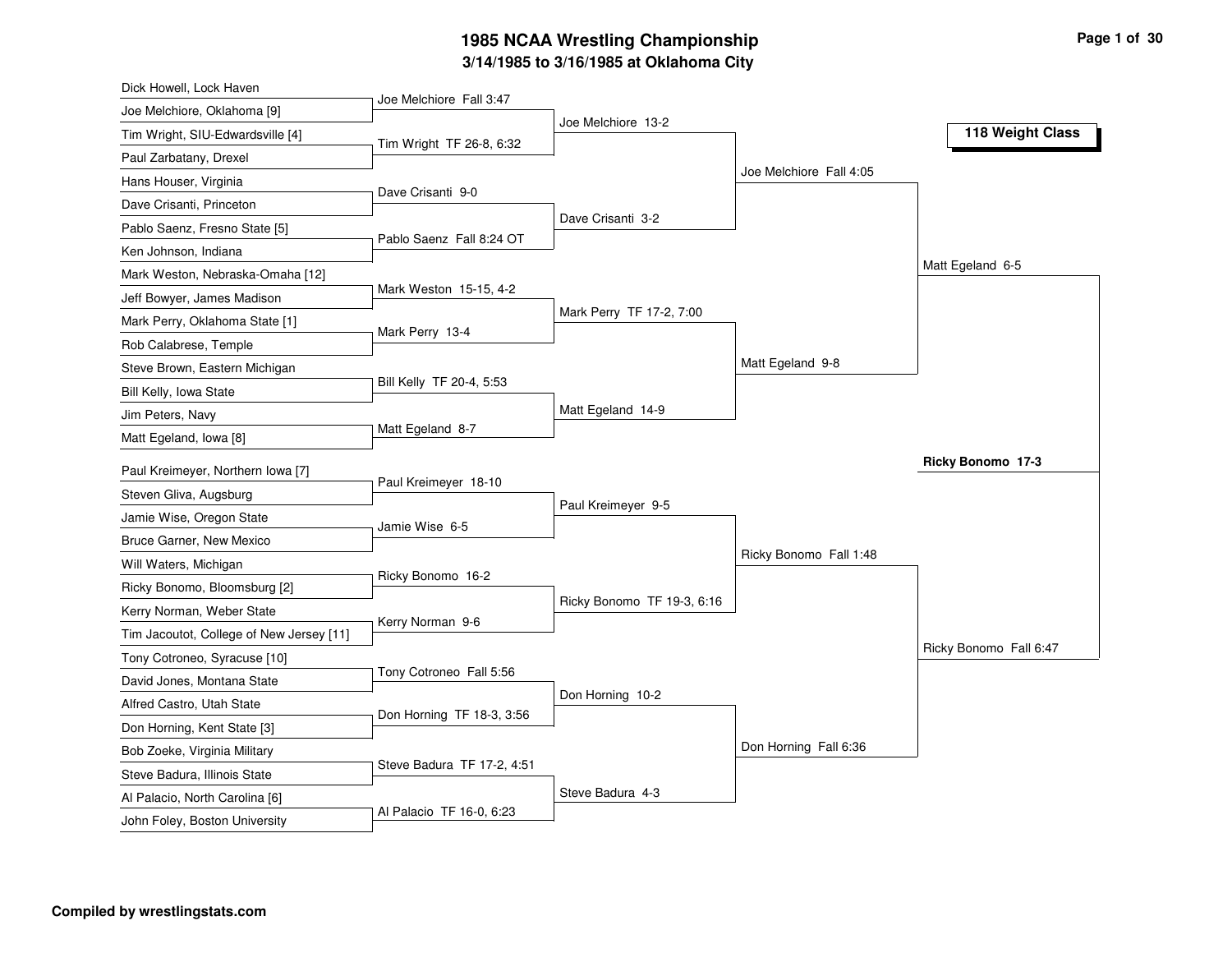# **3/14/1985 to 3/16/1985 at Oklahoma City 1985 NCAA Wrestling Championship Page <sup>2</sup> of <sup>30</sup>**

| Howell, Lock Haven       |                          |                   |                     |                     |                                                   |
|--------------------------|--------------------------|-------------------|---------------------|---------------------|---------------------------------------------------|
|                          |                          |                   |                     |                     | <b>118 Consolation Bracket</b>                    |
|                          | Howell 7-3               |                   |                     |                     |                                                   |
| Wright, SIU-Edwardsville |                          | Crisanti 3-3, 6-1 |                     |                     |                                                   |
|                          | Crisanti, Princeton      |                   |                     |                     |                                                   |
|                          |                          |                   | Perry Fall 0:44     |                     |                                                   |
| Peters, Navy             |                          |                   |                     |                     | Horning 7-2                                       |
|                          |                          |                   | Horning, Kent State |                     |                                                   |
|                          | Kelly 0-0, 2-2 Cr 3      |                   |                     |                     |                                                   |
| Kelly, Iowa State        |                          | Perry 2-2, 4-2    |                     |                     |                                                   |
|                          |                          |                   |                     |                     | Third Place: Don Horning, Kent State 17-3         |
|                          | Perry, Oklahoma State    |                   |                     |                     | Fourth Place: Joe Melchiore, Oklahoma             |
|                          |                          |                   |                     |                     | Fifth Place: Mark Perry, Oklahoma State 7-2       |
| Waters, Michigan         |                          |                   |                     |                     | Sixth Place: Paul Kreimeyer, Northern Iowa        |
|                          |                          |                   |                     |                     | Seventh Place: Alfred Castro, Utah State 7-7, 6-2 |
|                          | Norman 10-6              |                   |                     |                     | Eighth Place: Dave Crisanti, Princeton            |
| Norman, Weber State      |                          | Kreimeyer 5-2     |                     |                     |                                                   |
|                          | Kreimeyer, Northern Iowa |                   |                     |                     |                                                   |
|                          |                          |                   |                     |                     |                                                   |
|                          |                          |                   | Kreimeyer 7-5       |                     |                                                   |
| Castro, Utah State       |                          |                   |                     |                     | Melchiore 7-3                                     |
|                          |                          |                   |                     | Melchiore, Oklahoma |                                                   |
|                          | Castro 5-3               |                   |                     |                     |                                                   |
| Cotroneo, Syracuse       |                          | Castro Fall 4:44  |                     |                     |                                                   |
|                          |                          |                   |                     |                     |                                                   |
|                          | Badura, Illinois State   |                   |                     |                     |                                                   |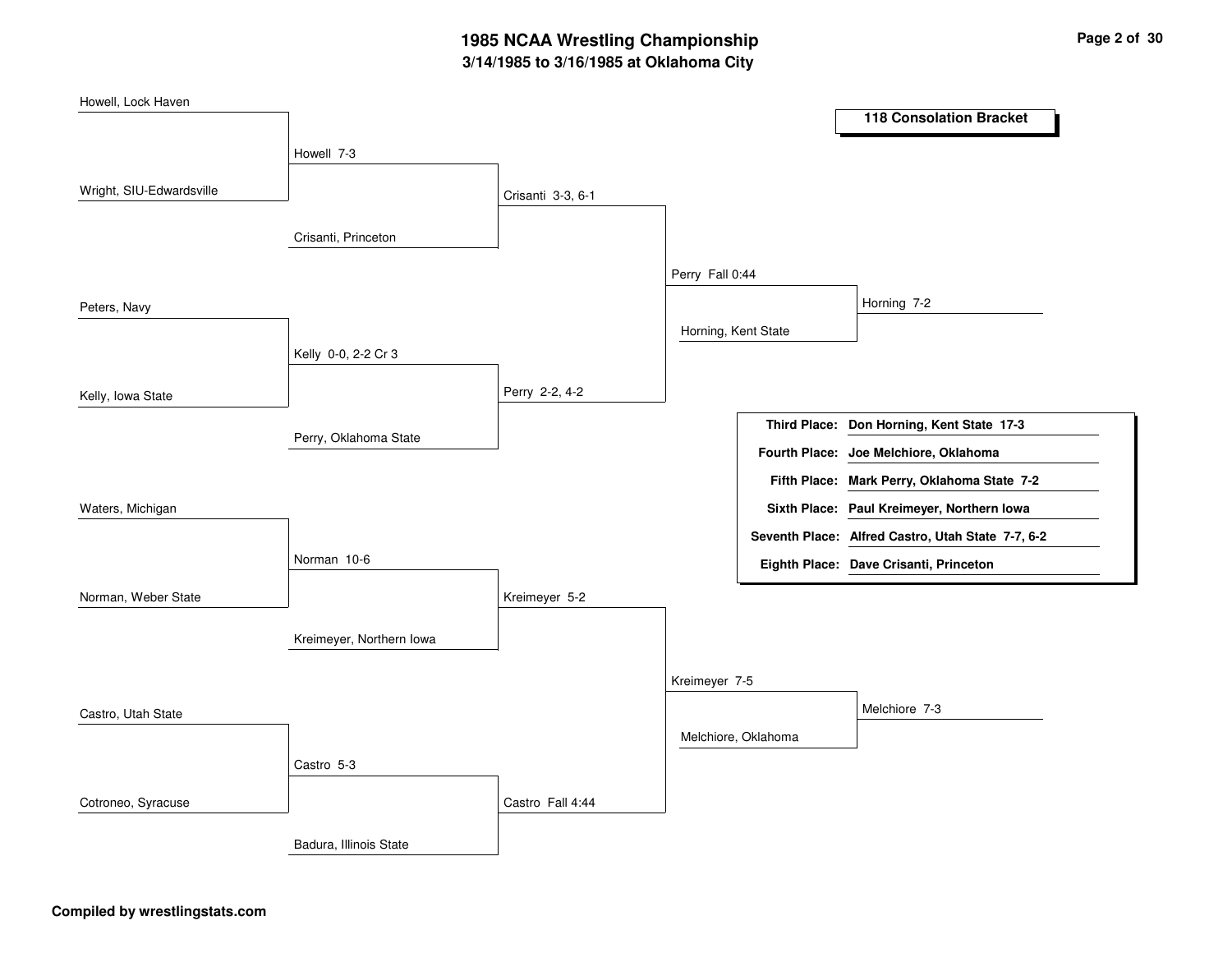# **3/14/1985 to 3/16/1985 at Oklahoma City 1985 NCAA Wrestling Championship Page <sup>3</sup> of <sup>30</sup>**

## **Championship Pigtail Bouts for 118**

Kelly, Bill - Iowa State

Kelly 2-0 Chertow, Ken - Penn State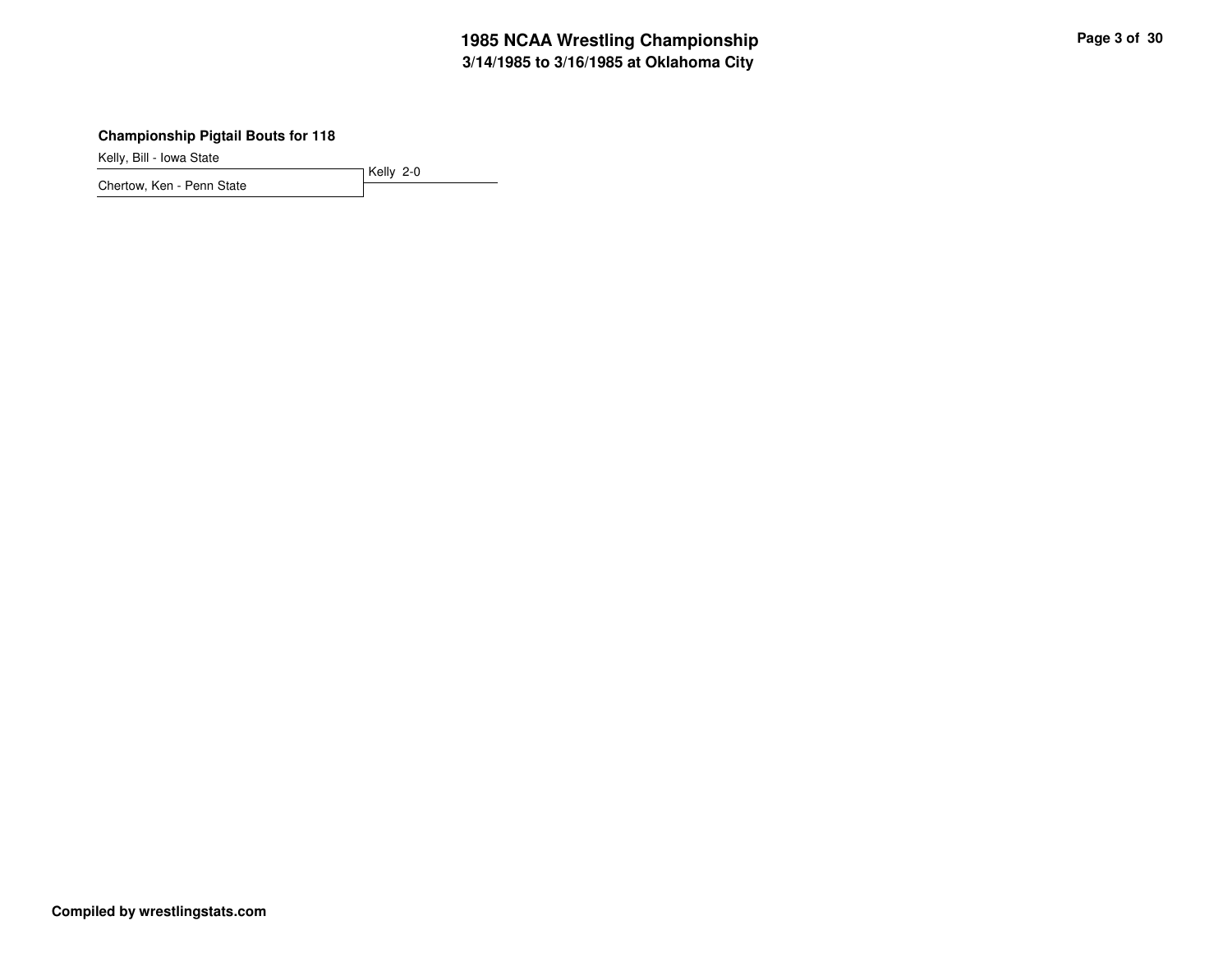# **3/14/1985 to 3/16/1985 at Oklahoma City 1985 NCAA Wrestling Championship Page <sup>4</sup> of <sup>30</sup>**

| Chris Lee, Massachusetts                                |                           |                           |                      |                   |
|---------------------------------------------------------|---------------------------|---------------------------|----------------------|-------------------|
| Ron Ensign, Tennessee-Chattanooga                       | Ron Ensign 6-3            |                           |                      |                   |
| Wade Hughes, George Washington [5]                      | Wade Hughes 7-7, 7-2      | Wade Hughes Fall 0:38     |                      | 126 Weight Class  |
| Gary Bairos, Arizona State                              |                           |                           |                      |                   |
| John Thorn, Iowa State [4]                              |                           |                           | Wade Hughes 17-7     |                   |
| Melvin Goree, Oklahoma                                  | John Thorn 9-3            |                           |                      |                   |
| Dennis Semmel, Army [9]                                 |                           | John Thorn 4-3            |                      |                   |
| Brian Stevens, Oklahoma State                           | Dennis Semmel Fall 1:24   |                           |                      |                   |
| Tony Amado, Portland State [12]                         |                           |                           |                      | Barry Davis 16-11 |
| John Hnath, Pittsburgh                                  | Tony Amado 14-14, 5-4     |                           |                      |                   |
| Barry Davis, Iowa [1]                                   |                           | Barry Davis TF 20-5, 7:00 |                      |                   |
| John Lucerne, Rider                                     | Barry Davis TF 25-9, 6:51 |                           |                      |                   |
| Dave Marquis, Navy                                      |                           |                           | Barry Davis DFT 4:50 |                   |
| Nick Milonas, Montclair State                           | Nick Milonas 7-5          |                           |                      |                   |
| Buddy Blaha, Virginia                                   |                           | Nick Milonas 11-9         |                      |                   |
| Al Morgan, Missouri [8]                                 | Al Morgan 9-5             |                           |                      |                   |
|                                                         |                           |                           |                      | Barry Davis 8-4   |
| Steve DePetro, Northwestern [7]<br>Tony Russo, Maryland | Steve DePetro 10-5        |                           |                      |                   |
| Nate Allison, Northern Illinois                         |                           | Steve DePetro 11-7        |                      |                   |
|                                                         | Nate Allison 11-2         |                           |                      |                   |
| Dave Beaulieu, New Hampshire                            |                           |                           | Joe McFarland 6-2    |                   |
| Chip McArdle, North Carolina [11]                       | Chip McArdle Fall 3:28    |                           |                      |                   |
| Ryan Mapston, Montana State                             |                           | Joe McFarland 11-3        |                      |                   |
| Joe McFarland, Michigan [2]                             | Joe McFarland 10-3        |                           |                      |                   |
| Kyle Pressler, Augustana SD                             |                           |                           |                      | Joe McFarland 8-3 |
| Rob Johnson, Louisiana State [6]                        | Rob Johnson 18-5          |                           |                      |                   |
| Glenn Jarrett, Oregon                                   |                           | Rob Johnson 16-8          |                      |                   |
| Ernie Geromino, Cal Poly-SLO                            | Ernie Geromino 8-6        |                           |                      |                   |
| Gene Spellman, Wisconsin                                |                           |                           | Cordel Anderson 19-7 |                   |
| Cordel Anderson, Utah State                             | Cordel Anderson 6-5       |                           |                      |                   |
| Rocky Bonomo, Bloomsburg [3]                            |                           |                           |                      |                   |
|                                                         |                           |                           |                      |                   |
| Tim Flynn, Penn State [10]<br>Doug Castellari, Temple   | Doug Castellari 9-8       | Cordel Anderson 10-7      |                      |                   |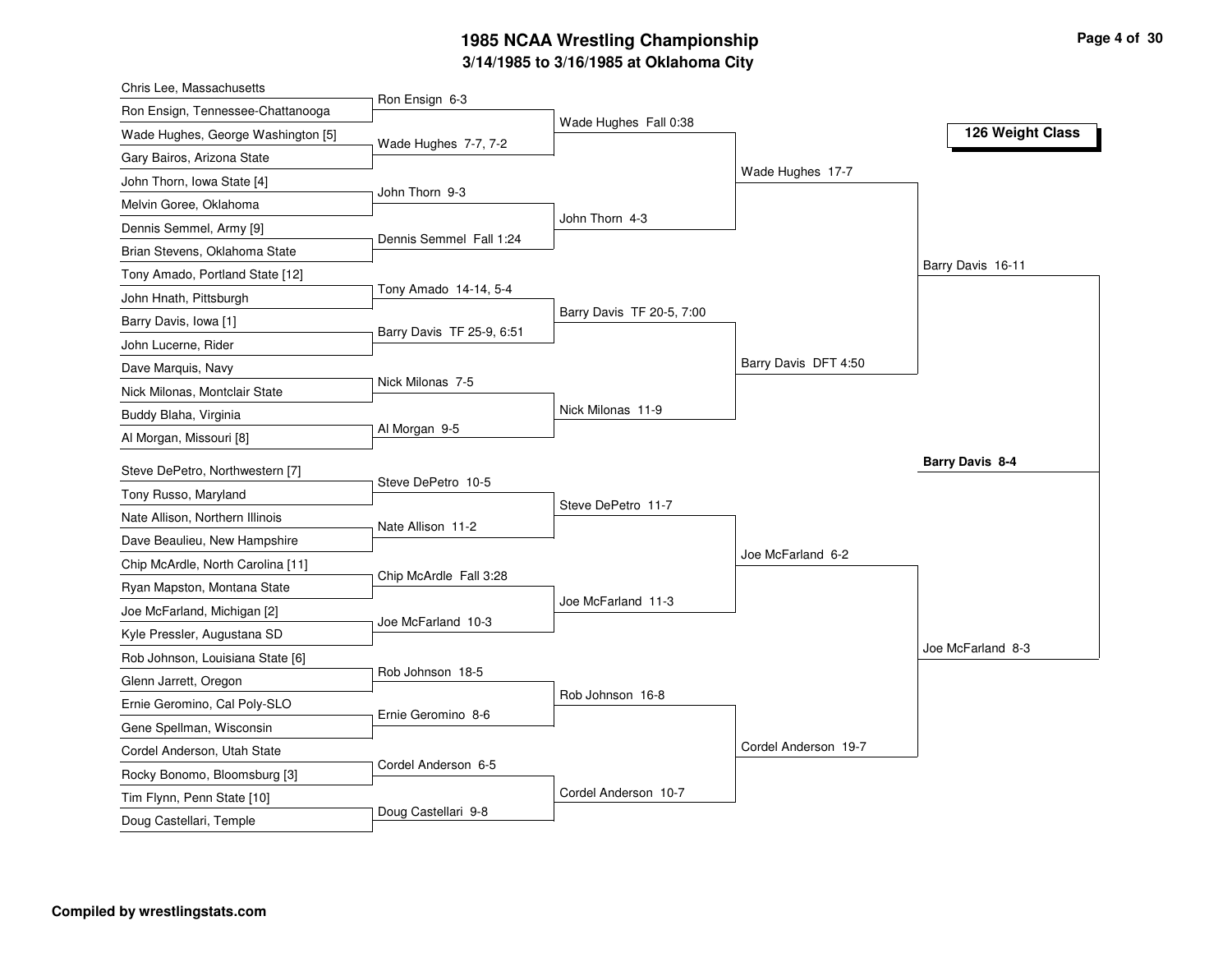# **3/14/1985 to 3/16/1985 at Oklahoma City 1985 NCAA Wrestling Championship Page <sup>5</sup> of <sup>30</sup>**

| Bairos, Arizona State         |                          |                |                      |                           |                                                     |
|-------------------------------|--------------------------|----------------|----------------------|---------------------------|-----------------------------------------------------|
|                               |                          |                |                      |                           | <b>126 Consolation Bracket</b>                      |
|                               | Bairos 7-1               |                |                      |                           |                                                     |
|                               |                          |                |                      |                           |                                                     |
| Ensign, Tennessee-Chattanooga |                          | Bairos Med FFT |                      |                           |                                                     |
|                               |                          |                |                      |                           |                                                     |
|                               | Thorn, Iowa State        |                |                      |                           |                                                     |
|                               |                          |                | Lucerne 9-2          |                           |                                                     |
| Lucerne, Rider                |                          |                |                      |                           | Lucerne 5-5, 0-0 Cr 13                              |
|                               |                          |                | Anderson, Utah State |                           |                                                     |
|                               | Lucerne Fall 2:27        |                |                      |                           |                                                     |
|                               |                          |                |                      |                           |                                                     |
| Amado, Portland State         |                          | Lucerne 3-2    |                      |                           |                                                     |
|                               |                          |                |                      |                           | Third Place: Wade Hughes, George Washington 13-9    |
|                               | Milonas, Montclair State |                |                      |                           | Fourth Place: John Lucerne, Rider                   |
|                               |                          |                |                      |                           | Fifth Place: Steve DePetro, Northwestern 6-2        |
| Pickford, Northern Iowa       |                          |                |                      |                           | Sixth Place: Cordel Anderson, Utah State            |
|                               |                          |                |                      |                           | Seventh Place: Rob Johnson, Louisiana State Med FFT |
|                               | McArdle 6-3              |                |                      |                           | Eighth Place: Gary Bairos, Arizona State            |
| McArdle, North Carolina       |                          | DePetro 3-2    |                      |                           |                                                     |
|                               |                          |                |                      |                           |                                                     |
|                               | DePetro, Northwestern    |                |                      |                           |                                                     |
|                               |                          |                |                      |                           |                                                     |
|                               |                          |                | DePetro 7-5          |                           |                                                     |
| Bonomo, Bloomsburg            |                          |                |                      |                           | Hughes 9-0                                          |
|                               |                          |                |                      | Hughes, George Washington |                                                     |
|                               | Bonomo DFT 5:42          |                |                      |                           |                                                     |
|                               |                          |                |                      |                           |                                                     |
| Castellari, Temple            |                          | Johnson 5-3    |                      |                           |                                                     |
|                               | Johnson, Louisiana State |                |                      |                           |                                                     |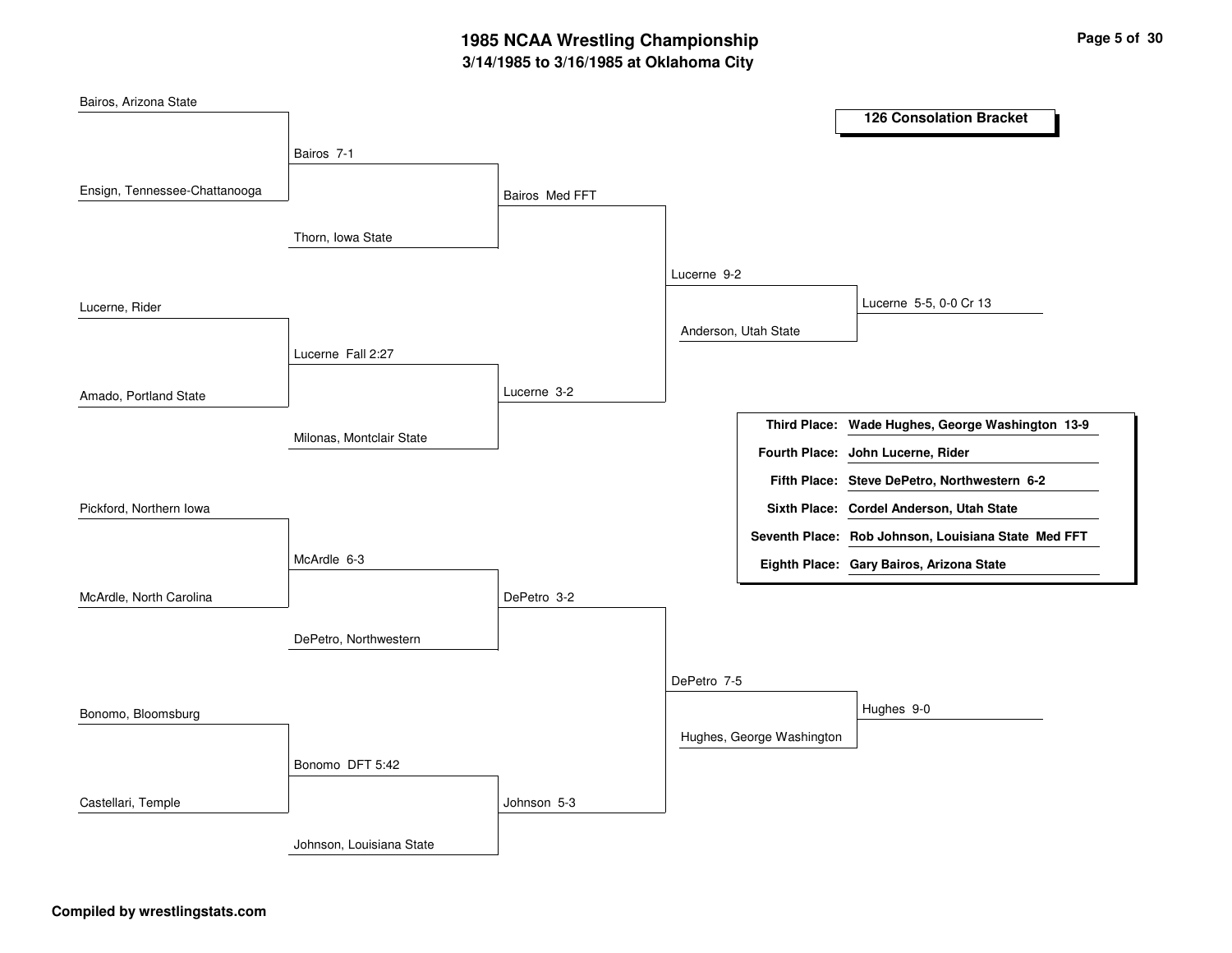# **3/14/1985 to 3/16/1985 at Oklahoma City 1985 NCAA Wrestling Championship Page <sup>6</sup> of <sup>30</sup>**

Hnath, John - Pittsburgh

|                                 | Hnath 8-5      |
|---------------------------------|----------------|
| Gosse, Cliff - Fresno State     |                |
| Semmel, Dennis - Army           |                |
| Hodges, Bill - Wyoming          | Semmel 4-1     |
| McFarland, Joe - Michigan       |                |
| Pickford, Pat - Northern Iowa   | McFarland 17-3 |
| Milonas, Nick - Montclair State |                |
| Cook, Terry - Nebraska          | Milonas 15-10  |

#### **Consolation Pigtail Bouts for 126**

Pickford, Pat - Northern Iowa

Pickford 7-6 Pressler, Kyle - Augustana SD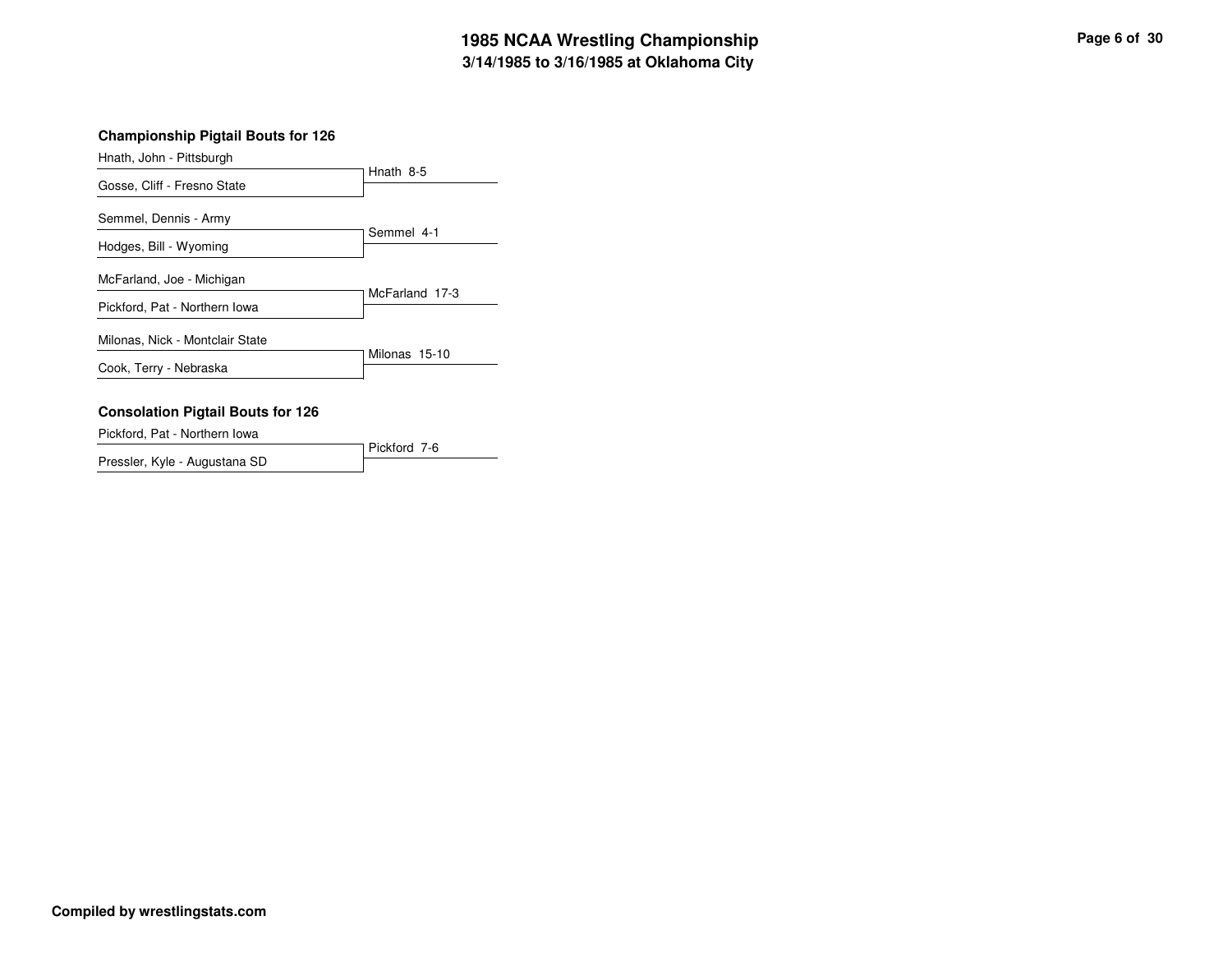# **3/14/1985 to 3/16/1985 at Oklahoma City 1985 NCAA Wrestling Championship Page <sup>7</sup> of <sup>30</sup>**

| Bart Morrow, Ithaca                  |                            |                        |                          |                  |
|--------------------------------------|----------------------------|------------------------|--------------------------|------------------|
| Alan Grammer, SIU-Edwardsville [4]   | Alan Grammer 8-7           |                        |                          |                  |
| John Manotti, Penn State [9]         | John Manotti 12-10         | Alan Grammer Fall 1:59 |                          | 134 Weight Class |
| Chris Luttrell, New Mexico           |                            |                        |                          |                  |
| Mike Catania, Syracuse [12]          |                            |                        | Alan Grammer 6-3         |                  |
| Brian Yates, Lehigh                  | Mike Catania TF 15-0, 4:15 |                        |                          |                  |
| Paul Clark, Clarion                  |                            | Tim Cochran 8-2        |                          |                  |
| Tim Cochran, Tennessee [5]           | Tim Cochran 7-2            |                        |                          |                  |
| Phil Rembert, Northern Illinois      |                            |                        |                          | Jim Jordan 6-3   |
| John Fisher, Michigan [8]            | John Fisher 16-4           |                        |                          |                  |
| Paul Bastianelli, Delaware           |                            | John Fisher 9-7        |                          |                  |
| John Parr, Virginia                  | John Parr Fall 5:56        |                        |                          |                  |
| Jim Jordan, Wisconsin [1]            |                            |                        | Jim Jordan 6-1           |                  |
| Vince McCullough, South Dakota State | Jim Jordan 10-3            |                        |                          |                  |
| Scott Rardin, Wyoming                |                            | Jim Jordan 15-3        |                          |                  |
| Jeff Bradley, Stanford               | Jeff Bradley 10-7          |                        |                          |                  |
| Mark Ruettiger, Eastern Illinois     |                            |                        |                          | Jim Jordan 7-4   |
| Tommy Thompson, Nebraska             | Mark Ruettiger 14-3        |                        |                          |                  |
| Cesar Escudero, Cal Poly-SLO         |                            | Mark Ruettiger 5-2     |                          |                  |
| Joe Ismay, Fresno State [7]          | Cesar Escudero 15-5        |                        |                          |                  |
| Nick Neville, Oklahoma [11]          |                            |                        | John Smith TF 19-4, 7:00 |                  |
|                                      | Nick Neville 6-4           |                        |                          |                  |
| Mitch Fuller, Citadel                |                            | John Smith 7-4         |                          |                  |
| Stan Armstrong, Boise State          | John Smith 9-6             |                        |                          |                  |
| John Smith, Oklahoma State [2]       |                            |                        |                          | John Smith 7-5   |
| Gene Staulters, North Carolina       | Gene Staulters Fall 1:18   |                        |                          |                  |
| Mark Oliphant, Boston University     |                            | Terry Lauver Fall 3:44 |                          |                  |
| Terry Lauver, Shippensburg [6]       | Terry Lauver 7-6           |                        |                          |                  |
| Scott Pifer, West Virginia           |                            |                        | Greg Randall 5-4         |                  |
| Cliff Berger, Oregon State           | Joe Ghezzi 8-5             |                        |                          |                  |
| Joe Ghezzi, Iowa State [10]          |                            | Greg Randall 4-4, 5-3  |                          |                  |
| Keith Healy, Illinois                | Greg Randall 16-6          |                        |                          |                  |
| Greg Randall, Iowa [3]               |                            |                        |                          |                  |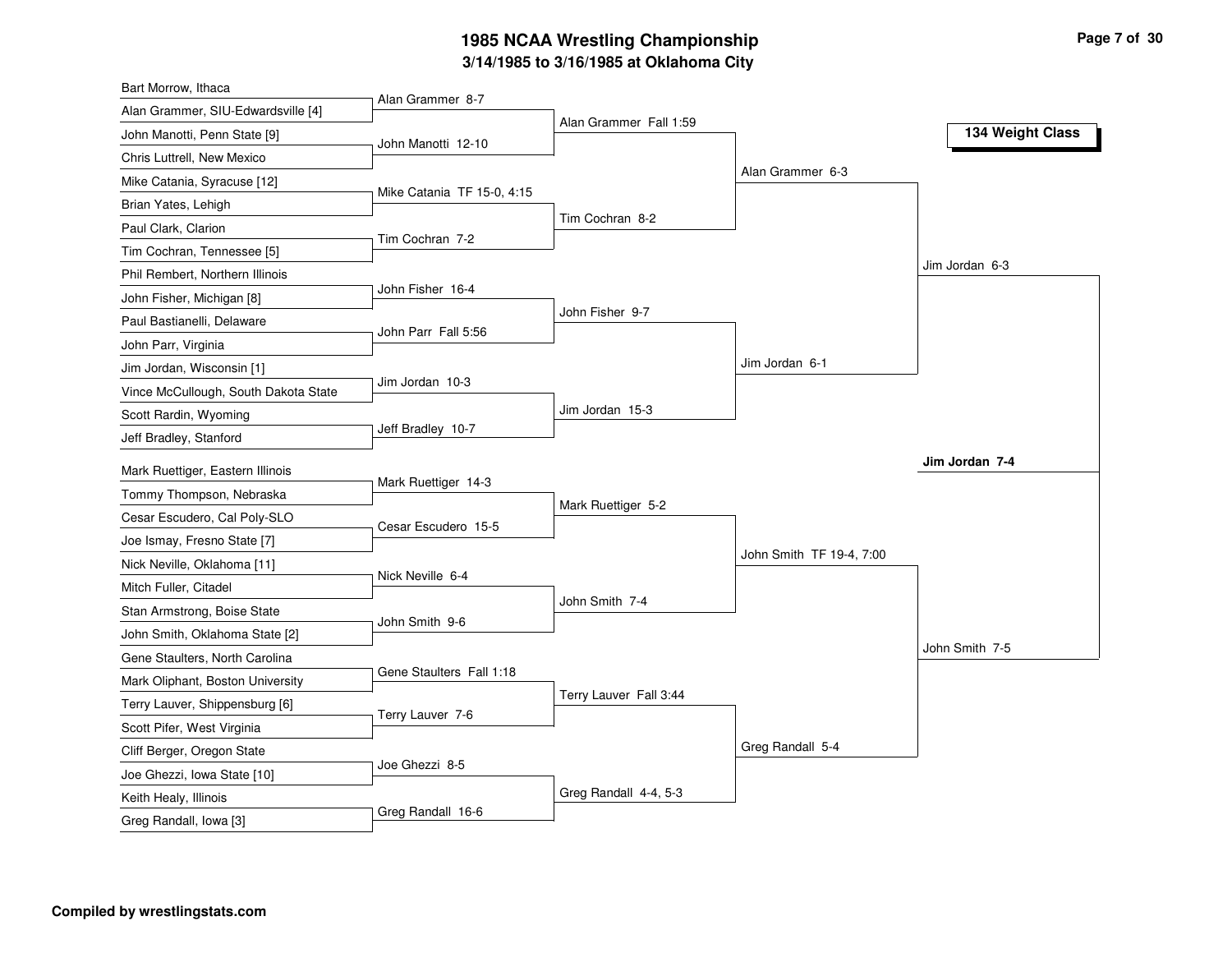# **3/14/1985 to 3/16/1985 at Oklahoma City 1985 NCAA Wrestling Championship Page <sup>8</sup> of <sup>30</sup>**

| Morrow, Ithaca                 |                             |               |                |                           |                                                  |
|--------------------------------|-----------------------------|---------------|----------------|---------------------------|--------------------------------------------------|
|                                |                             |               |                |                           | <b>134 Consolation Bracket</b>                   |
|                                | Morrow 16-4                 |               |                |                           |                                                  |
| Manotti, Penn State            |                             |               |                |                           |                                                  |
|                                |                             | Cochran 5-3   |                |                           |                                                  |
|                                | Cochran, Tennessee          |               |                |                           |                                                  |
|                                |                             |               |                |                           |                                                  |
|                                |                             |               | Fisher 6-2     |                           |                                                  |
| McCullough, South Dakota State |                             |               |                |                           | Fisher 9-7                                       |
|                                |                             |               | Randall, lowa  |                           |                                                  |
|                                | Bradley 6-2                 |               |                |                           |                                                  |
| Bradley, Stanford              |                             | Fisher 17-6   |                |                           |                                                  |
|                                |                             |               |                |                           |                                                  |
|                                | Fisher, Michigan            |               |                |                           | Third Place: Alan Grammer, SIU-Edwardsville 13-7 |
|                                |                             |               |                |                           | Fourth Place: John Fisher, Michigan              |
|                                |                             |               |                |                           | Fifth Place: Greg Randall, Iowa 13-3             |
| Armstrong, Boise State         |                             |               |                |                           | Sixth Place: Mark Ruettiger, Eastern Illinois    |
|                                |                             |               |                |                           | Seventh Place: Tim Cochran, Tennessee Med FFT    |
|                                | Armstrong 7-0               |               |                |                           | Eighth Place: Terry Lauver, Shippensburg         |
| Neville, Oklahoma              |                             | Ruettiger 7-6 |                |                           |                                                  |
|                                |                             |               |                |                           |                                                  |
|                                | Ruettiger, Eastern Illinois |               |                |                           |                                                  |
|                                |                             |               | Ruettiger 12-6 |                           |                                                  |
|                                |                             |               |                |                           |                                                  |
| Healy, Illinois                |                             |               |                |                           | Grammer 10-4                                     |
|                                |                             |               |                | Grammer, SIU-Edwardsville |                                                  |
|                                | Healy 9-6                   |               |                |                           |                                                  |
| Ghezzi, Iowa State             |                             | Lauver 12-11  |                |                           |                                                  |
|                                |                             |               |                |                           |                                                  |
|                                | Lauver, Shippensburg        |               |                |                           |                                                  |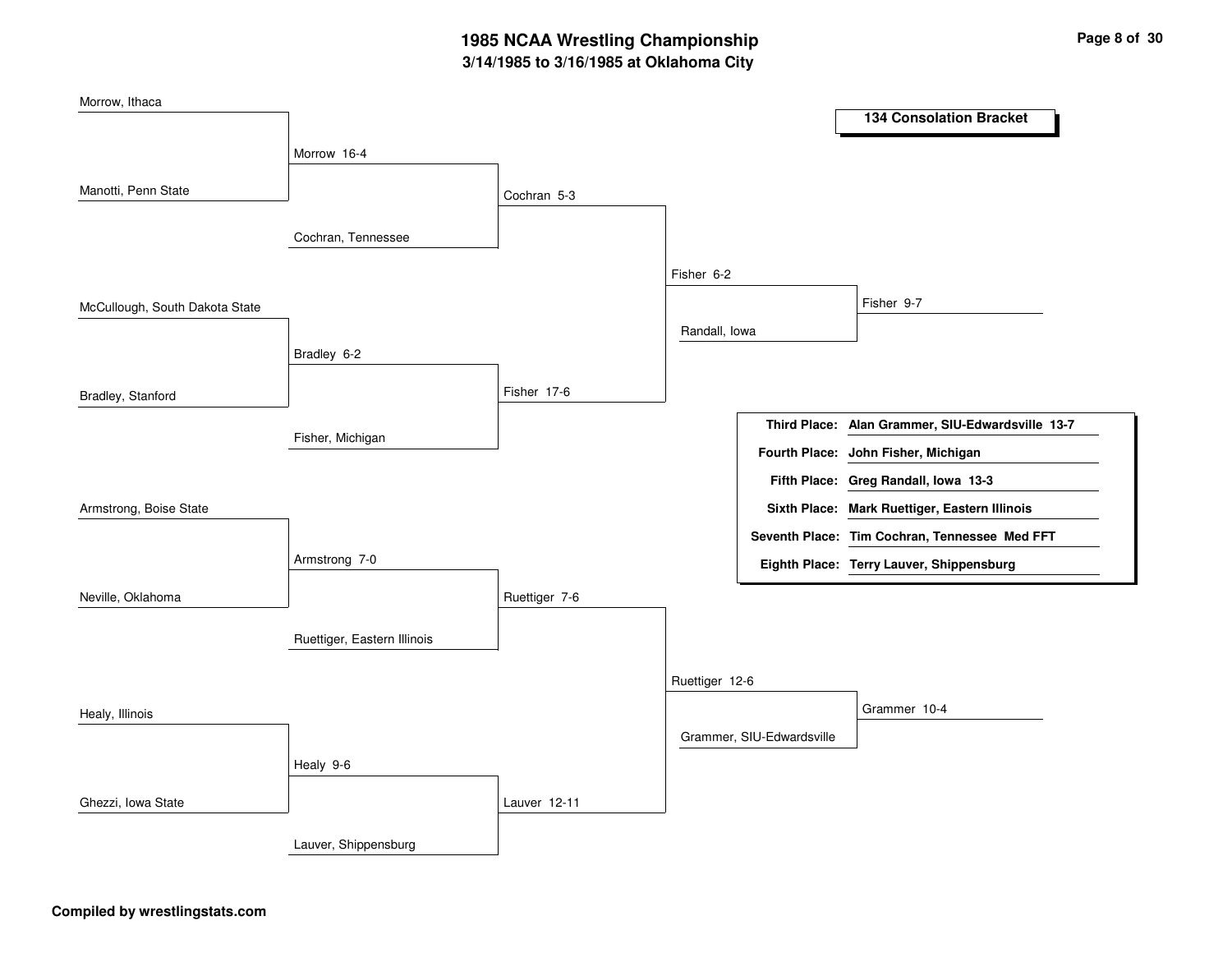# **3/14/1985 to 3/16/1985 at Oklahoma City 1985 NCAA Wrestling Championship Page <sup>9</sup> of <sup>30</sup>**

| Armstrong, Stan - Boise State          |                      |
|----------------------------------------|----------------------|
| Clark, Jeff - Harvard                  | Armstrong 10-5       |
| Escudero, Cesar - Cal Poly-SLO         | Escudero Fall 5:20   |
| Budnar, Dave - Cleveland State         |                      |
| Clark, Paul - Clarion                  |                      |
| Pecora, Tom - Marquette                | Clark 13-1           |
| McCullough, Vince - South Dakota State |                      |
| Mossing, Darrin - Ohio University      | McCullough 10-5      |
| Fisher, John - Michigan                |                      |
| Toler, Chuck - American                | Fisher TF 25-9, 6:02 |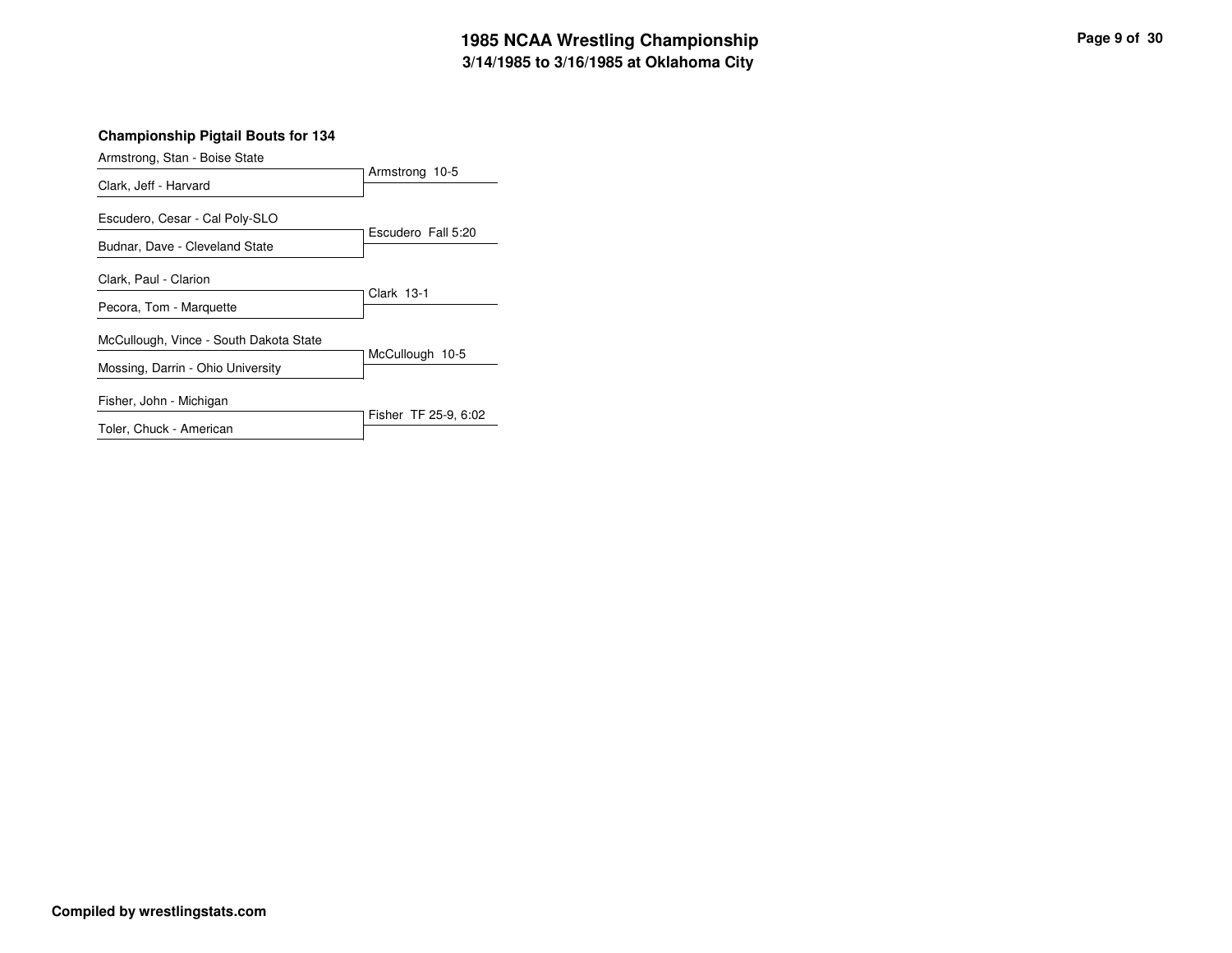# **3/14/1985 to 3/16/1985 at Oklahoma City 1985 NCAA Wrestling Championship Page <sup>10</sup> of <sup>30</sup>**

| George Snook, Bucknell                                                  |                               |                           |                         |                           |
|-------------------------------------------------------------------------|-------------------------------|---------------------------|-------------------------|---------------------------|
| John Giura, Wisconsin [4]                                               | John Giura 20-9               |                           |                         |                           |
| Adam Cohen, Arizona State [9]                                           | Adam Cohen 10-7               | John Giura 10-1           |                         | 142 Weight Class          |
| Ben Walker, Virginia Military                                           |                               |                           |                         |                           |
| Lew Sondgeroth, Northern Iowa [5]                                       |                               |                           | Lew Sondgeroth 9-4      |                           |
| Randy Schimmel, Boise State                                             | Lew Sondgeroth TF 20-5, 7:00  |                           |                         |                           |
| Bill Ferrie, Nebraska                                                   |                               | Lew Sondgeroth 10-2       |                         |                           |
| Glenn Goodman, Oklahoma                                                 | Glenn Goodman 11-5            |                           |                         |                           |
| John Effner, Indiana State                                              |                               |                           |                         | Joe Gibbons 3-3, 1-1 Cr 6 |
| Tom Urban, West Chester                                                 | John Effner TF 15-0, 6:20     |                           |                         |                           |
| Joe Lilovich, Purdue                                                    |                               | John Effner 10-6          |                         |                           |
| Joey McKenna, Clemson [8]                                               | Joey McKenna 15-7             |                           |                         |                           |
| Joe Gibbons, Iowa State [1]                                             |                               |                           | Joe Gibbons 7-4         |                           |
| Amaro Lamar, Appalachian State                                          | Joe Gibbons 11-3              |                           |                         |                           |
| Maurice Brown, SIU-Edwardsville                                         |                               | Joe Gibbons TF 18-2, 6:04 |                         |                           |
| Gary Bolin, Pittsburgh [12]                                             | Maurice Brown 6-4             |                           |                         |                           |
|                                                                         |                               |                           |                         | Joe Gibbons 4-3           |
| Todd Steidley, Utah State<br>Bruce Swierczewski, Northern Illinois [11] | Bruce Swierczewski 8-4        |                           |                         |                           |
|                                                                         |                               | Kevin Dresser 14-6        |                         |                           |
| Scott Wiggen, Stanford                                                  | Kevin Dresser 16-4            |                           |                         |                           |
| Kevin Dresser, Iowa [2]                                                 |                               |                           | Kevin Dresser Fall 6:51 |                           |
| Mike McNaney, Wyoming                                                   | Marc Cabrera 19-17            |                           |                         |                           |
| Marc Cabrera, Seton Hall                                                |                               | Dan Pantaleo 12-8         |                         |                           |
| Dan Pantaleo, Olivet                                                    | Dan Pantaleo 9-6              |                           |                         |                           |
| Leo Bailey, Oklahoma State [7]                                          |                               |                           |                         | John Orr 10-6             |
| David Wood, Cal Poly-SLO                                                | Dave Zahoransky 14-2          |                           |                         |                           |
| Dave Zahoransky, Cleveland State                                        |                               | Peter Yozzo 7-4           |                         |                           |
| Peter Yozzo, Lehigh [6]                                                 | Peter Yozzo 8-3               |                           |                         |                           |
| Ron Cantini, Michigan State                                             |                               |                           | John Orr 11-2           |                           |
| Chris Humphreys, Brigham Young [10]                                     | Chris Humphreys TF 15-0, 3:11 |                           |                         |                           |
| Gray Lauchle, Boston University                                         |                               | John Orr 11-2             |                         |                           |
| John Orr, Princeton [3]                                                 | John Orr 13-1                 |                           |                         |                           |
| Tom Kreamer, Lock Haven                                                 |                               |                           |                         |                           |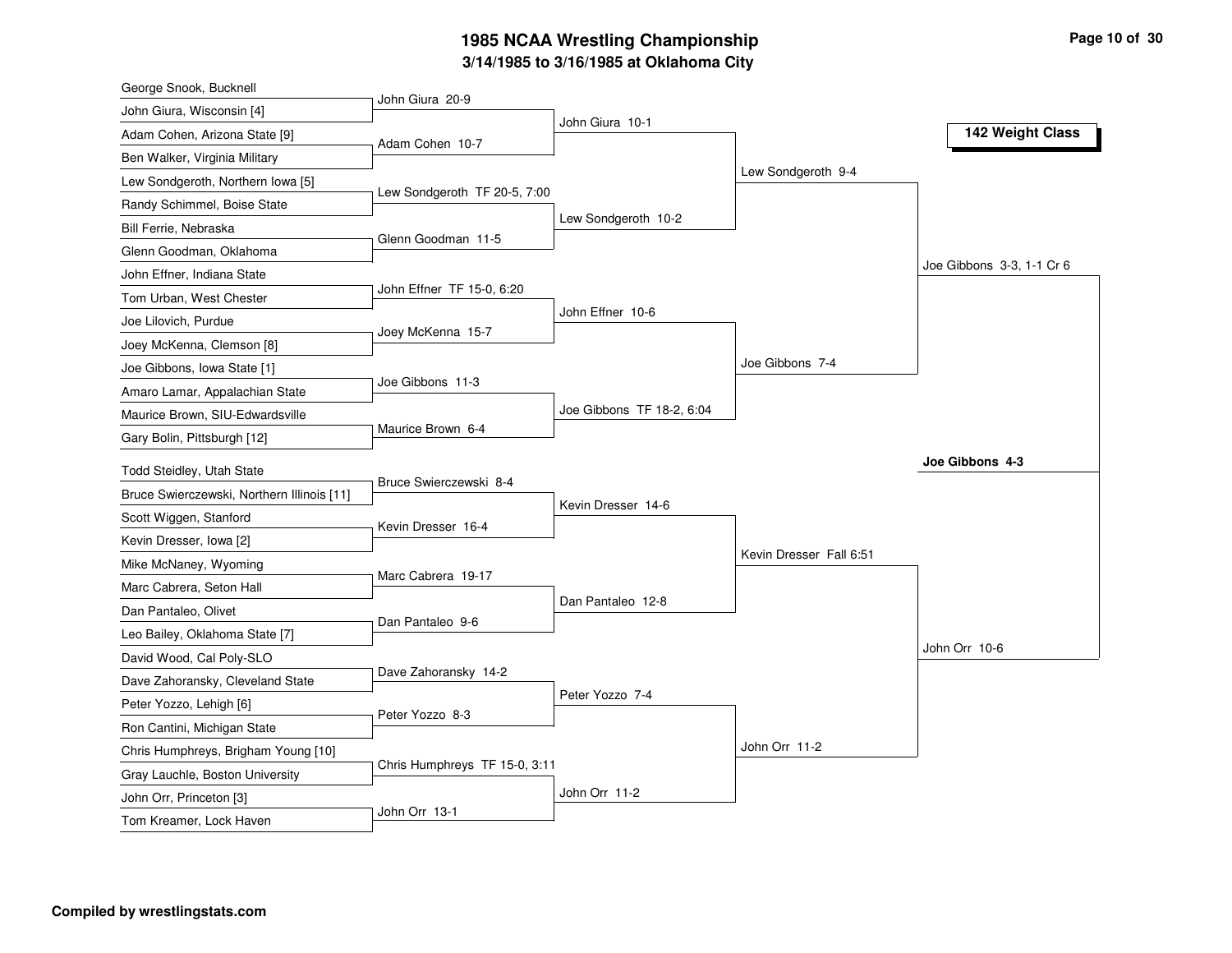# **3/14/1985 to 3/16/1985 at Oklahoma City 1985 NCAA Wrestling Championship Page <sup>11</sup> of <sup>30</sup>**

| Schimmel, Boise State           |                       |            |                 |                           | <b>142 Consolation Bracket</b>                 |
|---------------------------------|-----------------------|------------|-----------------|---------------------------|------------------------------------------------|
|                                 | Goodman 9-3           |            |                 |                           |                                                |
|                                 |                       |            |                 |                           |                                                |
| Goodman, Oklahoma               |                       | Giura 8-5  |                 |                           |                                                |
|                                 | Giura, Wisconsin      |            |                 |                           |                                                |
|                                 |                       |            | Effner 1-1, 2-0 |                           |                                                |
|                                 |                       |            |                 |                           | Dresser 5-1                                    |
| Lamar, Appalachian State        |                       |            | Dresser, Iowa   |                           |                                                |
|                                 | Lamar Fall 2:42       |            |                 |                           |                                                |
| Brown, SIU-Edwardsville         |                       | Effner 4-2 |                 |                           |                                                |
|                                 |                       |            |                 |                           | Third Place: Peter Yozzo, Lehigh 12-9          |
|                                 | Effner, Indiana State |            |                 |                           |                                                |
|                                 |                       |            |                 |                           | Fourth Place: Kevin Dresser, Iowa              |
|                                 |                       |            |                 |                           | Fifth Place: Lew Sondgeroth, Northern Iowa 6-5 |
| Wiggen, Stanford                |                       |            |                 |                           | Sixth Place: John Effner, Indiana State        |
|                                 |                       |            |                 |                           | Seventh Place: John Giura, Wisconsin 6-3       |
|                                 | Wiggen 9-3            |            |                 |                           | Eighth Place: Scott Wiggen, Stanford           |
| Swierczewski, Northern Illinois |                       | Wiggen 4-2 |                 |                           |                                                |
|                                 | Pantaleo, Olivet      |            |                 |                           |                                                |
|                                 |                       |            |                 |                           |                                                |
|                                 |                       |            | Yozzo 8-6       |                           |                                                |
| Kreamer, Lock Haven             |                       |            |                 |                           | Yozzo 12-9                                     |
|                                 |                       |            |                 | Sondgeroth, Northern Iowa |                                                |
|                                 | Humphreys 9-5         |            |                 |                           |                                                |
| Humphreys, Brigham Young        |                       | Yozzo 4-2  |                 |                           |                                                |
|                                 | Yozzo, Lehigh         |            |                 |                           |                                                |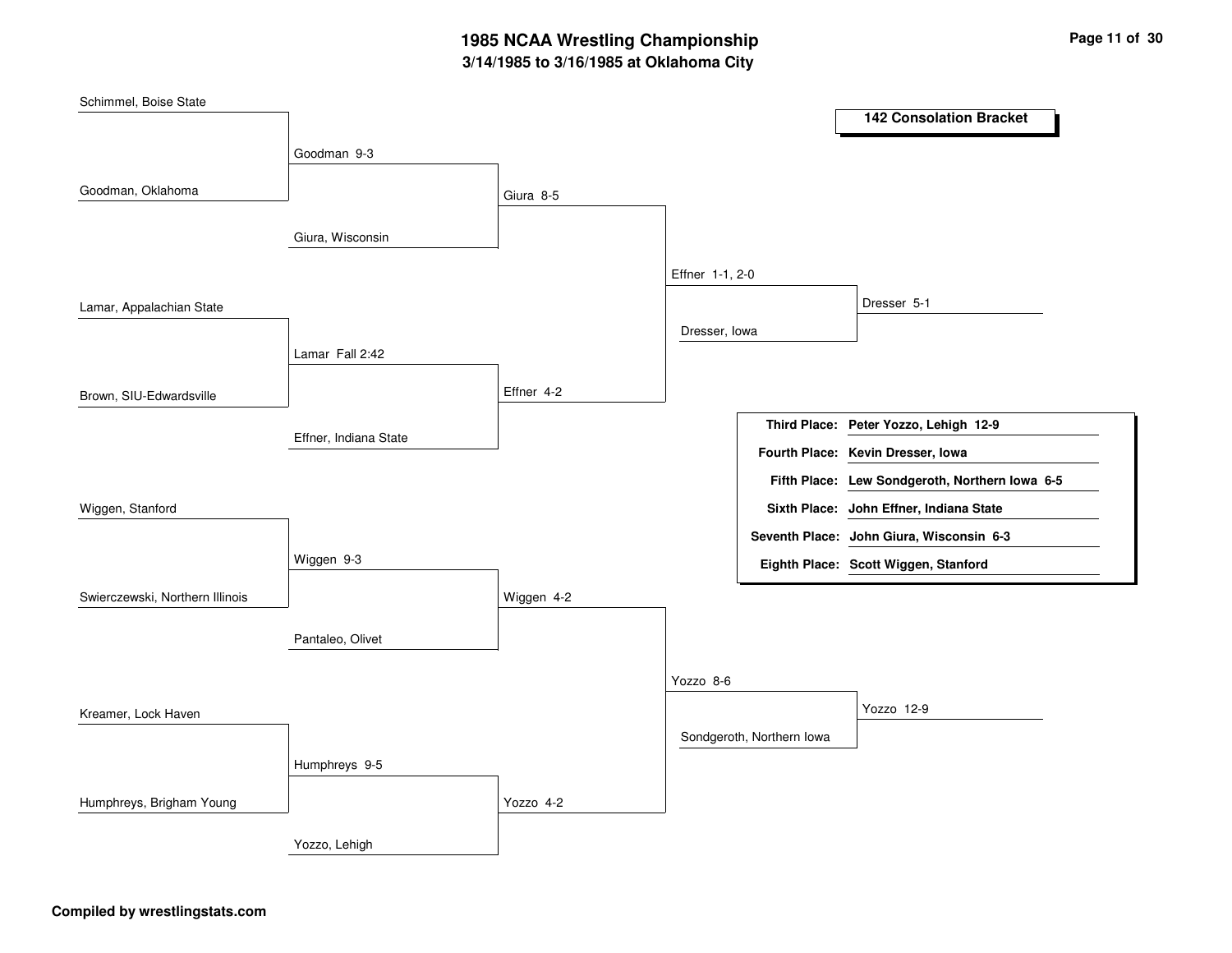# **3/14/1985 to 3/16/1985 at Oklahoma City 1985 NCAA Wrestling Championship Page <sup>12</sup> of <sup>30</sup>**

## **Championship Pigtail Bouts for 142**

Lamar, Amaro - Appalachian State

Lamar 18-10 Broad, Cary - Syracuse

Wiggen, Scott - Stanford

Wiggen 17-6 Yoos, Rob - Lafayette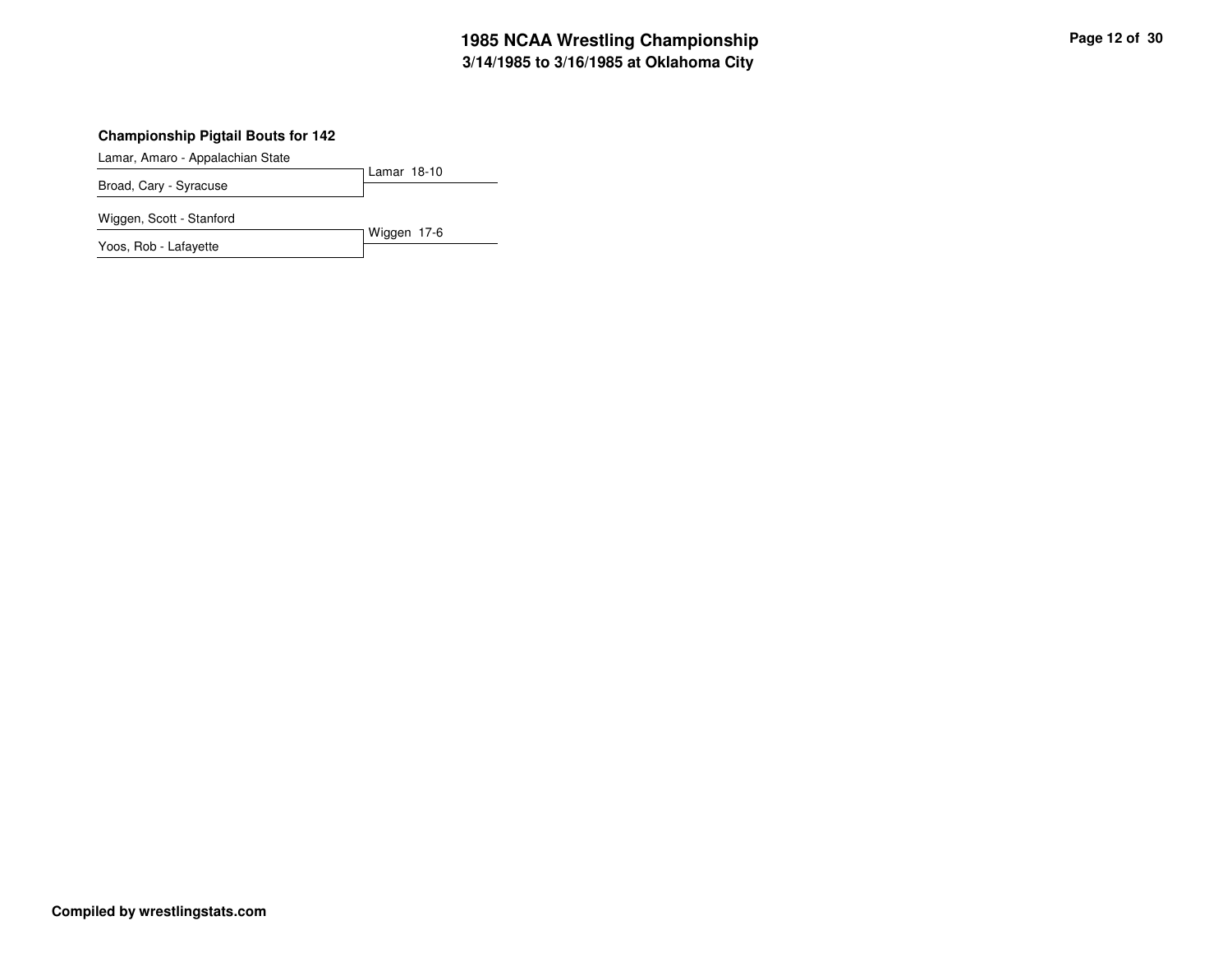# **3/14/1985 to 3/16/1985 at Oklahoma City 1985 NCAA Wrestling Championship Page <sup>13</sup> of <sup>30</sup>**

| Scott Turner, North Carolina State [9] |                             |                           |                           |                       |
|----------------------------------------|-----------------------------|---------------------------|---------------------------|-----------------------|
| Mike Rosman, Northwestern              | Scott Turner 5-2            |                           |                           |                       |
| Jeff Jordan, Wisconsin                 | Pat Welch 10-4              | Scott Turner 3-3, 1-1 Cr  |                           | 150 Weight Class      |
| Pat Welch, Cornell [4]                 |                             |                           |                           |                       |
| Chris Bevilacqua, Penn State [5]       |                             |                           | Chris Bevilacqua DFT 8:51 |                       |
| Robert Groves, Idaho State             | Chris Bevilacqua 15-6       |                           |                           |                       |
| Rob Koll, North Carolina               |                             | Chris Bevilacqua 13-7     |                           |                       |
| Philip Gottlick, Drexel                | Rob Koll 13-2               |                           |                           |                       |
| Larry Jackson, Iowa State [8]          |                             |                           |                           | Eddie Urbano 3-3, 3-1 |
| Jeff Mills, Central Michigan           | Larry Jackson TF 19-4, 4:12 |                           |                           |                       |
| Scott Chipperfield, Wyoming            |                             | Ken Haselrig 7-6          |                           |                       |
| Ken Haselrig, Clarion                  | Ken Haselrig 4-1            |                           |                           |                       |
| Eddie Urbano, Arizona State [1]        |                             |                           | Eddie Urbano 9-3          |                       |
| Keenan Turner, Nebraska                | Eddie Urbano 21-7           |                           |                           |                       |
| Gary Langer, Louisiana State [12]      |                             | Eddie Urbano 13-7         |                           |                       |
| Tim Draper, Utah State                 | Gary Langer 7-3             |                           |                           |                       |
| Mark Manning, Nebraska-Omaha [11]      |                             |                           |                           | Eddie Urbano 4-1      |
| Jeff Cardwell, Oregon State            | Mark Manning 5-3            |                           |                           |                       |
| Jim Heffernan, Iowa [2]                |                             | Jim Heffernan 3-3, 2-2 Cr |                           |                       |
| Tony Mills, Tennessee                  | Jim Heffernan 3-3, 1-0      |                           |                           |                       |
| Luke Skove, Oklahoma State [7]         |                             |                           | Jim Heffernan 7-5         |                       |
| Scott Morningstar, Northern Iowa       | Luke Skove 2-0              |                           |                           |                       |
| Larry Disimone, College of New Jersey  |                             | Luke Skove 16-5           |                           |                       |
| C.J. Mears, Lehigh                     | Larry Disimone 6-4          |                           |                           |                       |
| Dave Holler, Illinois State [3]        |                             |                           |                           | Jim Heffernan 10-6    |
| Dave Lundskog, Weber State             | Dave Holler 10-4            |                           |                           |                       |
| Marty Lynch, Syracuse [10]             |                             | Dave Holler 10-8          |                           |                       |
| Tony Arena, Hofstra                    | Marty Lynch 5-5, 6-5        |                           |                           |                       |
| Jim Martinson, North Dakota            |                             |                           | Darrin Higgins 7-6        |                       |
| Charles Root, Michigan State           | Charles Root Fall 2:53      |                           |                           |                       |
| Darrin Higgins, Oklahoma [6]           |                             | Darrin Higgins 10-2       |                           |                       |
| John Feldhacker, Tennessee-Chattanooga | Darrin Higgins 17-7         |                           |                           |                       |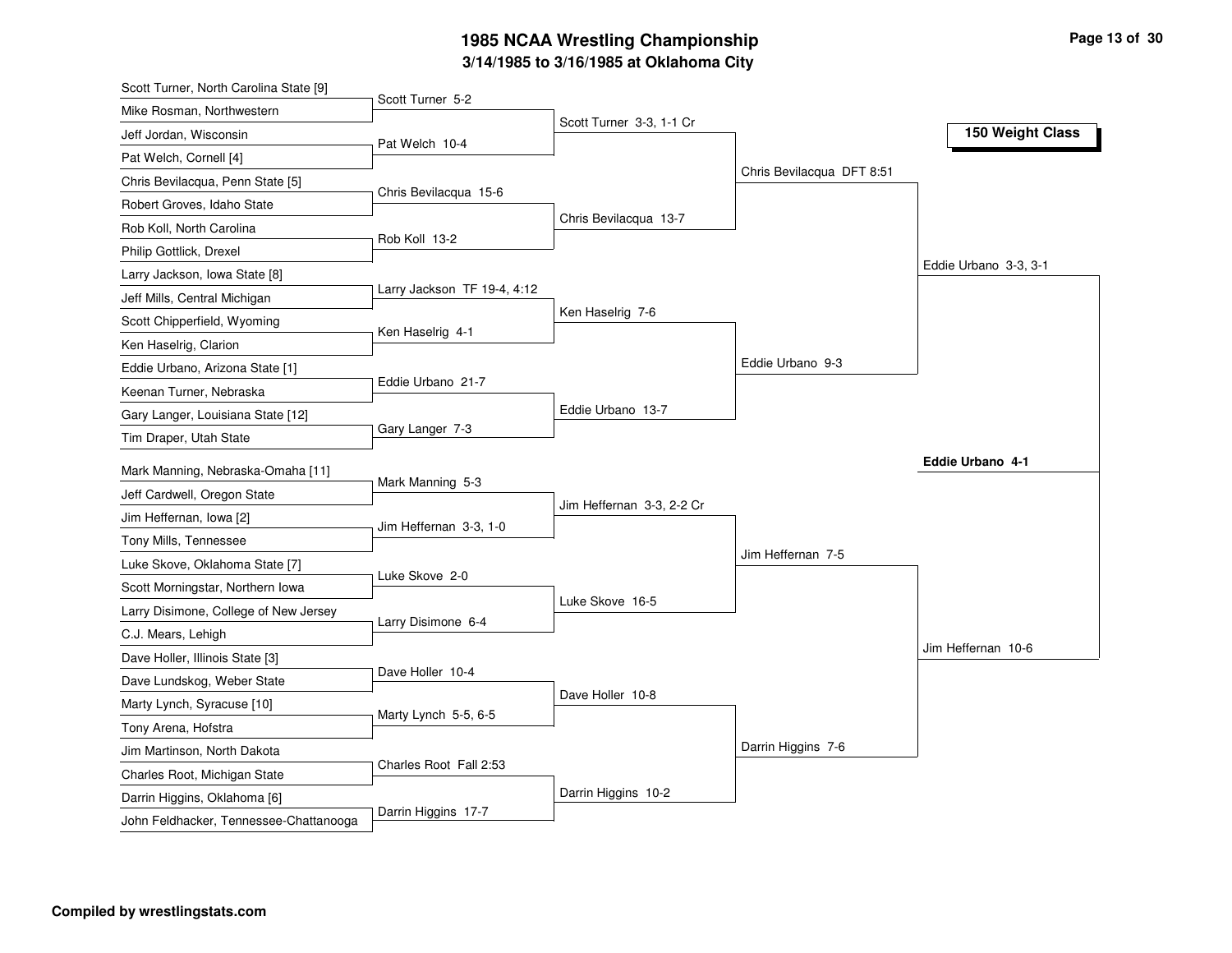# **3/14/1985 to 3/16/1985 at Oklahoma City 1985 NCAA Wrestling Championship Page <sup>14</sup> of <sup>30</sup>**

| Groves, Idaho State               |                              |              |                   |                        | <b>150 Consolation Bracket</b>                |
|-----------------------------------|------------------------------|--------------|-------------------|------------------------|-----------------------------------------------|
|                                   |                              |              |                   |                        |                                               |
|                                   | Koll 17-1, 5:44              |              |                   |                        |                                               |
| Koll, North Carolina              |                              | Koll Med FFT |                   |                        |                                               |
|                                   | Turner, North Carolina State |              |                   |                        |                                               |
|                                   |                              |              | Haselrig 7-2      |                        |                                               |
| Turner, Nebraska                  |                              |              |                   |                        | Higgins 8-1                                   |
|                                   |                              |              | Higgins, Oklahoma |                        |                                               |
|                                   | Turner 10-7                  |              |                   |                        |                                               |
| Langer, Louisiana State           |                              | Haselrig 7-2 |                   |                        |                                               |
|                                   | Haselrig, Clarion            |              |                   |                        | Third Place: Darrin Higgins, Oklahoma DFT     |
|                                   |                              |              |                   |                        | Fourth Place: Chris Bevilacqua, Penn State    |
|                                   |                              |              |                   |                        | Fifth Place: Dave Holler, Illinois State 7-0  |
| Mills, Tennessee                  |                              |              |                   |                        | Sixth Place: Ken Haselrig, Clarion            |
|                                   |                              |              |                   |                        | Seventh Place: Luke Skove, Oklahoma State 9-1 |
|                                   | Manning 4-4, 1-1 Cr 6        |              |                   |                        | Eighth Place: Rob Koll, North Carolina        |
| Manning, Nebraska-Omaha           |                              | Skove 8-3    |                   |                        |                                               |
|                                   | Skove, Oklahoma State        |              |                   |                        |                                               |
|                                   |                              |              | Holler 5-4        |                        |                                               |
|                                   |                              |              |                   |                        | Bevilacqua 6-1                                |
| Feldhacker, Tennessee-Chattanooga |                              |              |                   | Bevilacqua, Penn State |                                               |
|                                   | Root 10-6                    |              |                   |                        |                                               |
| Root, Michigan State              |                              | Holler 9-6   |                   |                        |                                               |
|                                   | Holler, Illinois State       |              |                   |                        |                                               |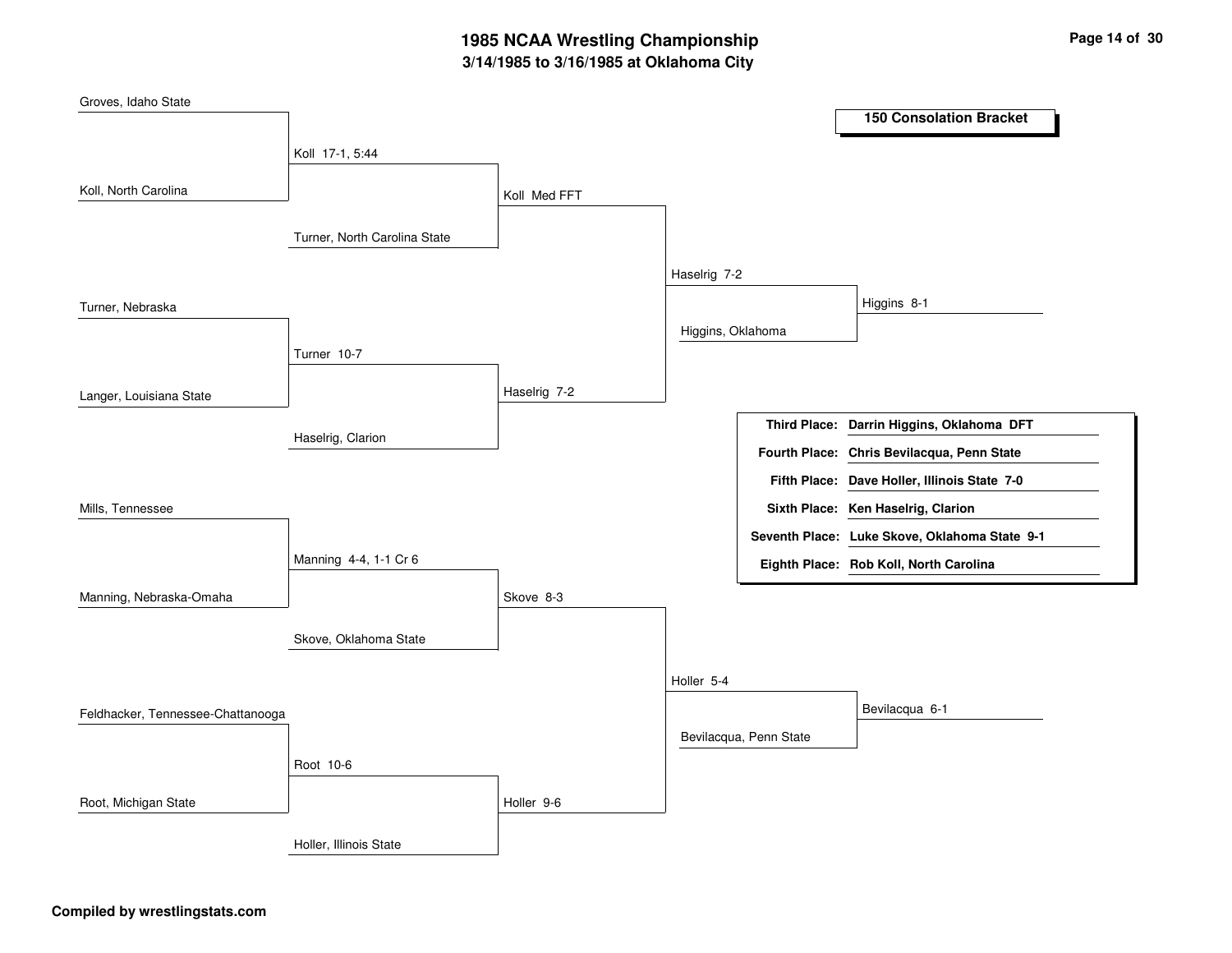# **3/14/1985 to 3/16/1985 at Oklahoma City 1985 NCAA Wrestling Championship Page <sup>15</sup> of <sup>30</sup>**

## **Championship Pigtail Bouts for 150**

| Disimone, Larry - College of New Jersey  |                        |
|------------------------------------------|------------------------|
| McArthur, Ralph - Maine                  | Disimone TF 15-0, 7:00 |
| Heffernan, Jim - Iowa                    |                        |
| Yahner, Rob - Pittsburgh-Johnstown       | Heffernan 13-5         |
| Turner, Keenan - Nebraska                |                        |
| Gentile, Tony - James Madison            | Turner 15-6            |
| Mills, Jeff - Central Michigan           |                        |
| Richburg, Allen - Fresno State           | Mills 13-1             |
| <b>Consolation Pigtail Bouts for 150</b> |                        |

Mills, Tony - Tennessee

Mills 5-5, 5-1 Yahner, Rob - Pittsburgh-Johnstown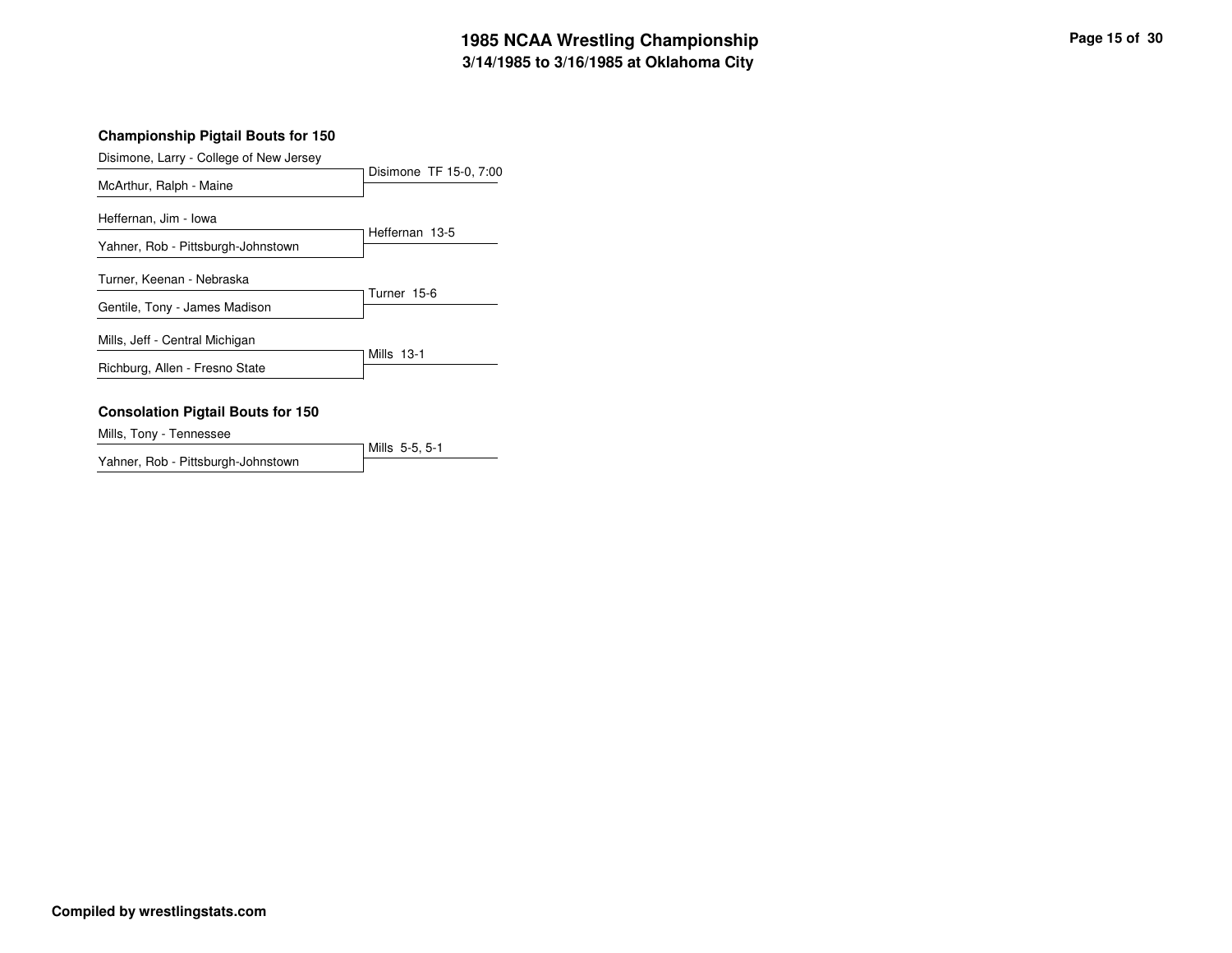# **3/14/1985 to 3/16/1985 at Oklahoma City 1985 NCAA Wrestling Championship Page <sup>16</sup> of <sup>30</sup>**

| Tom Toggas, Lehigh [9]            |                            |                   |                         |                   |
|-----------------------------------|----------------------------|-------------------|-------------------------|-------------------|
| Kraig Walker, San Jose State      | Tom Toggas Fall 1:02       |                   |                         |                   |
| Glen Lanham, Tennessee [4]        | Glen Lanham 16-7           | Glen Lanham 3-2   |                         | 158 Weight Class  |
| Wayne Ward, Citadel               |                            |                   |                         |                   |
| Ernie Blazeff, Michigan State [5] |                            |                   | Ernie Blazeff 6-5       |                   |
| Mark Litts, Clemson               | Ernie Blazeff 5-2          |                   |                         |                   |
| Ken Davis, Wright State           |                            | Ernie Blazeff 9-2 |                         |                   |
| Brad Lloyd, Lock Haven            | Brad Lloyd 9-2             |                   |                         |                   |
| Kenny Fischer, Oklahoma           |                            |                   |                         | Marty Kistler 6-1 |
| Marty Kistler, Iowa [1]           | Marty Kistler 5-4          |                   |                         |                   |
| Andy Seras, SUNY-Albany [12]      |                            | Marty Kistler 6-4 |                         |                   |
| Dave Ewing, Iowa State            | Dave Ewing 14-5            |                   |                         |                   |
| Chuck Updegraff, Indiana State    |                            |                   | Marty Kistler Fall 1:18 |                   |
| Tony Tracey, Louisiana State [8]  | Tony Tracey 11-4           |                   |                         |                   |
| Dan Sullivan, Army                |                            | Tony Tracey 7-3   |                         |                   |
| Craig Martin, Missouri            | Craig Martin 10-3          |                   |                         |                   |
| Dan Pugmire, Idaho State          |                            |                   |                         | Marty Kistler 4-3 |
| Tom Draheim, Arizona State [11]   | Tom Draheim 9-6            |                   |                         |                   |
| Jesse Waltz, Virginia Military    |                            | Tom Draheim 3-2   |                         |                   |
| Bill Dykeman, Oklahoma State [2]  | Bill Dykeman TF 22-7, 6:56 |                   |                         |                   |
| Tim Szymanski, Navy               |                            |                   | Tom Draheim 2-2, 4-2    |                   |
| Mike Hamel, Wyoming               | Tim Szymanski 5-5, 4-2     |                   |                         |                   |
| Paul Lawson, Slippery Rock        |                            | Mike Gerdes 6-5   |                         |                   |
| Mike Gerdes, Illinois State [7]   | Mike Gerdes 4-3            |                   |                         |                   |
|                                   |                            |                   |                         | Greg Elinsky 4-1  |
| Mark Richman, Wisconsin [10]      | Dave Lilovich Fall 6:57    |                   |                         |                   |
| Dave Lilovich, Purdue             |                            | Greg Elinsky 8-4  |                         |                   |
| Greg Elinsky, Penn State [3]      | Greg Elinsky 15-6          |                   |                         |                   |
| Jeff Coltvet, Nebraska            |                            |                   | Greg Elinsky 5-4        |                   |
| John Kostelacre, Maryland         | Mike Hahesy 9-5            |                   |                         |                   |
| Mike Hahesy, Edinboro             |                            | Mike Hahesy 7-3   |                         |                   |
| Gene Vatch, Northern Illinois [6] | Steve Romesburg 10-3       |                   |                         |                   |
| Steve Romesburg, Rider            |                            |                   |                         |                   |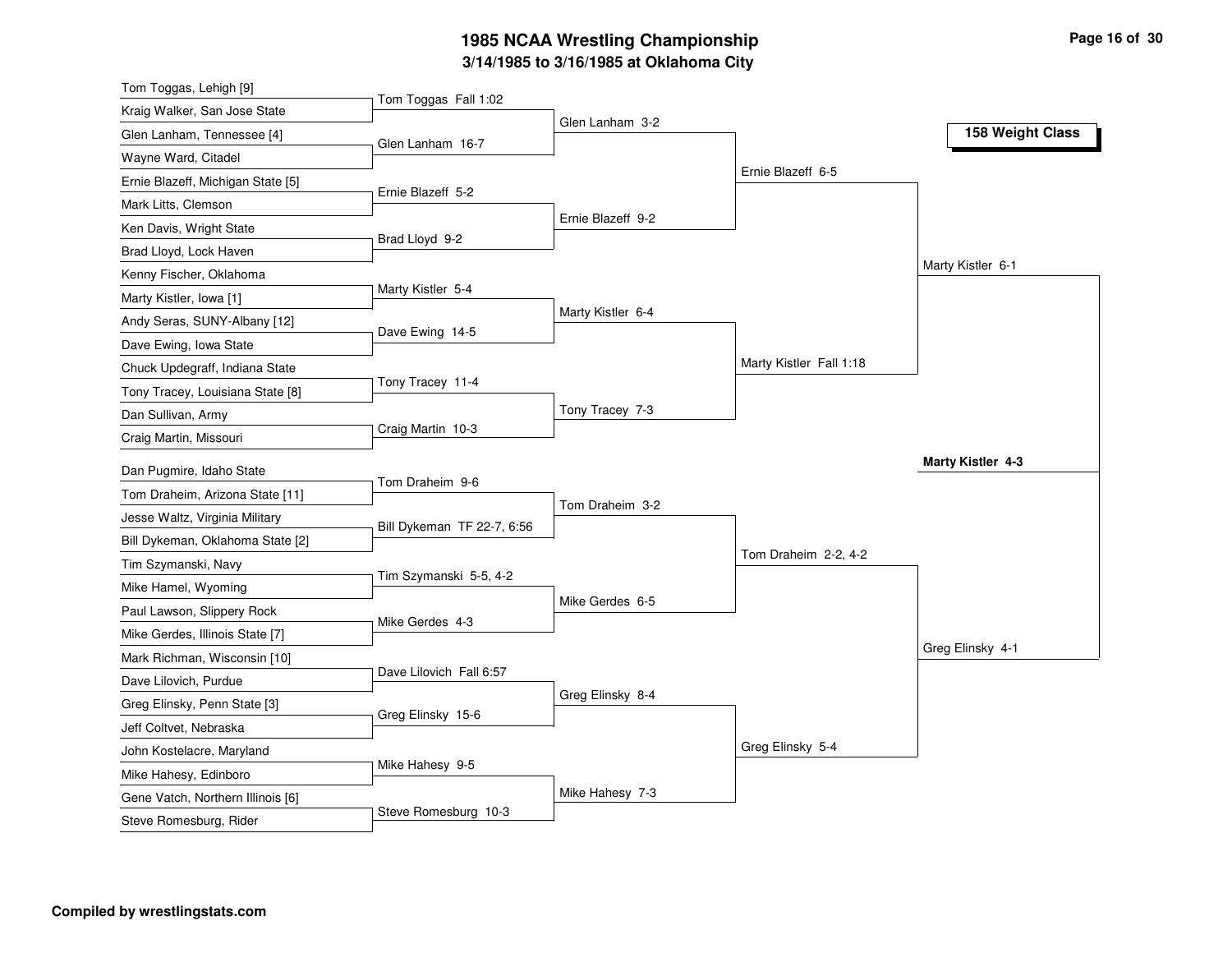# **3/14/1985 to 3/16/1985 at Oklahoma City 1985 NCAA Wrestling Championship Page <sup>17</sup> of <sup>30</sup>**

| Litts, Clemson          |                         |              |              |                         | <b>158 Consolation Bracket</b>                   |
|-------------------------|-------------------------|--------------|--------------|-------------------------|--------------------------------------------------|
|                         |                         |              |              |                         |                                                  |
|                         | Litts 7-2               |              |              |                         |                                                  |
| Lloyd, Lock Haven       |                         | Lanham 9-5   |              |                         |                                                  |
|                         |                         |              |              |                         |                                                  |
|                         | Lanham, Tennessee       |              |              |                         |                                                  |
|                         |                         |              | Ewing 6-3    |                         |                                                  |
| Fischer, Oklahoma       |                         |              |              |                         | Ewing 6-4                                        |
|                         |                         |              |              | Draheim, Arizona State  |                                                  |
|                         | Ewing 3-2               |              |              |                         |                                                  |
| Ewing, Iowa State       |                         | Ewing 4-3    |              |                         |                                                  |
|                         |                         |              |              |                         | Third Place: Dave Ewing, Iowa State 5-2          |
|                         | Tracey, Louisiana State |              |              |                         |                                                  |
|                         |                         |              |              |                         | Fourth Place: Dave Lilovich, Purdue              |
|                         |                         |              |              |                         | Fifth Place: Tom Draheim, Arizona State 3-2      |
| Pugmire, Idaho State    |                         |              |              |                         | Sixth Place: Ernie Blazeff, Michigan State       |
|                         |                         |              |              |                         | Seventh Place: Bill Dykeman, Oklahoma State 11-3 |
|                         | Dykeman 5-0             |              |              |                         | Eighth Place: Glen Lanham, Tennessee             |
| Dykeman, Oklahoma State |                         | Dykeman 5-1  |              |                         |                                                  |
|                         |                         |              |              |                         |                                                  |
|                         | Gerdes, Illinois State  |              |              |                         |                                                  |
|                         |                         |              | Lilovich 7-5 |                         |                                                  |
| Coltvet, Nebraska       |                         |              |              |                         | Lilovich 4-1                                     |
|                         |                         |              |              | Blazeff, Michigan State |                                                  |
|                         | Lilovich 15-3           |              |              |                         |                                                  |
| Lilovich, Purdue        |                         | Lilovich 8-4 |              |                         |                                                  |
|                         |                         |              |              |                         |                                                  |
|                         | Hahesy, Edinboro        |              |              |                         |                                                  |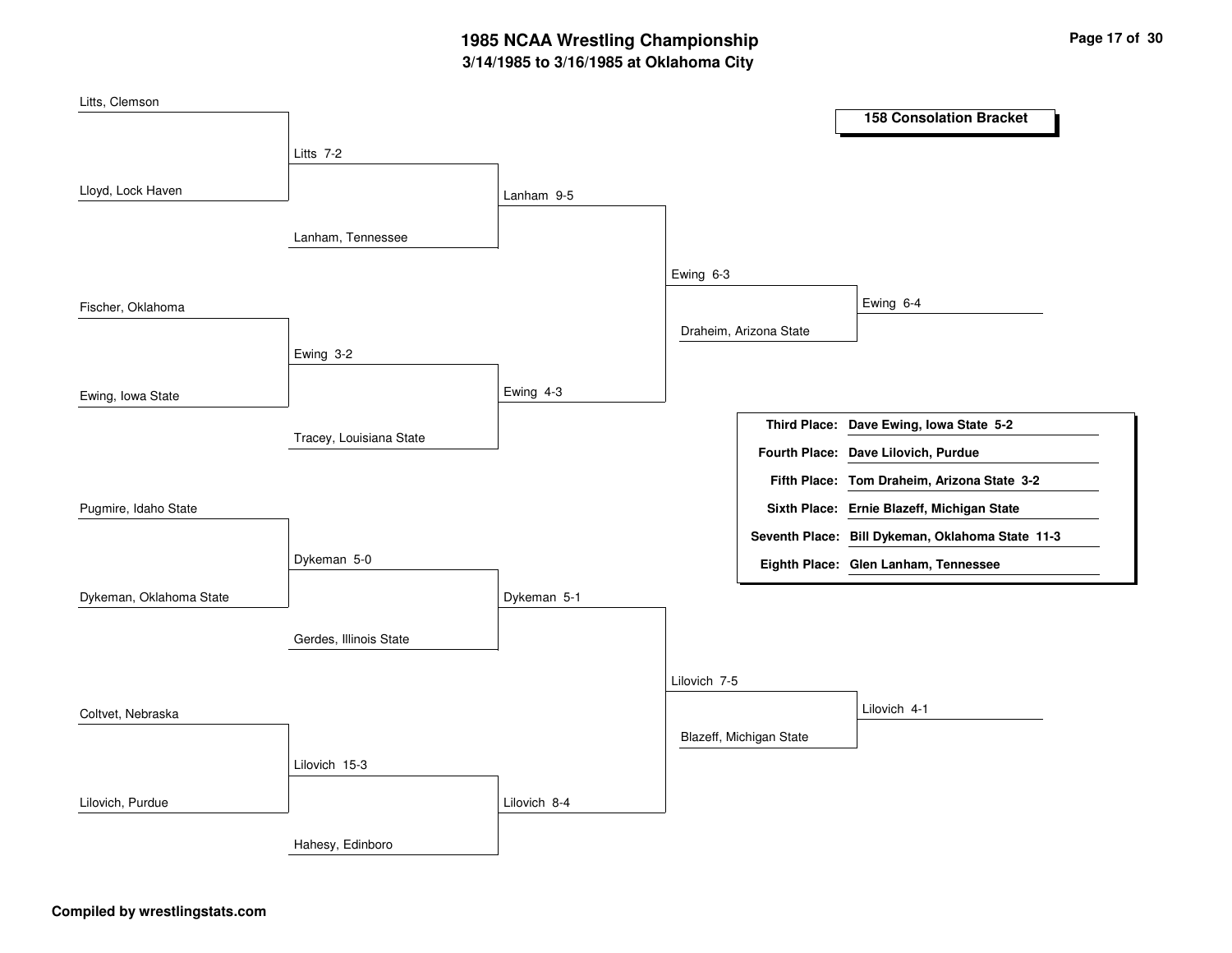# **3/14/1985 to 3/16/1985 at Oklahoma City 1985 NCAA Wrestling Championship Page <sup>18</sup> of <sup>30</sup>**

## **Championship Pigtail Bouts for 158**

Tracey 19-7

Tracey, Tony - Louisiana State

Weckworth, Tim - New Hampshire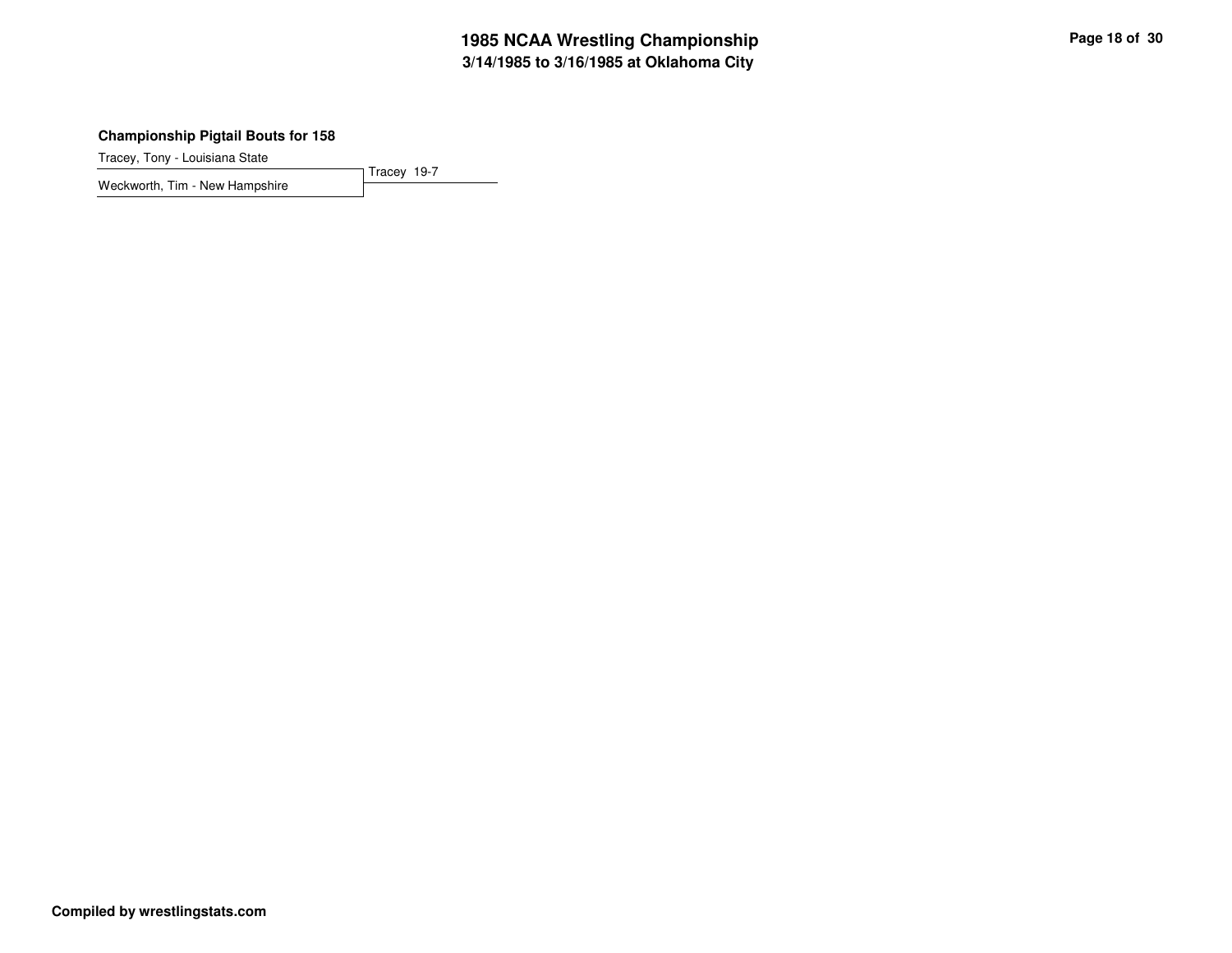# **3/14/1985 to 3/16/1985 at Oklahoma City 1985 NCAA Wrestling Championship Page <sup>19</sup> of <sup>30</sup>**

| Curtis Luttrell, New Mexico            |                            |                       |                      |                    |
|----------------------------------------|----------------------------|-----------------------|----------------------|--------------------|
| Gregg Fatool, North Carolina State [4] | Gregg Fatool Fall 4:24     |                       |                      |                    |
| Andy Katz, Franklin & Marshall         | John Laviolette Fall 1:33  | John Laviolette 12-5  |                      | 167 Weight Class   |
| John Laviolette, Oklahoma [9]          |                            |                       |                      |                    |
| Neil Alton, Temple                     |                            |                       | Chris Edmond 11-8    |                    |
| Dan Romero, Cal Poly-SLO               | Dan Romero 2-2, 4-0        |                       |                      |                    |
| Chris Edmond, Tennessee [5]            |                            | Chris Edmond 6-6, 9-4 |                      |                    |
| Mike Kraft, Northwestern               | Chris Edmond TF 20-3, 3:00 |                       |                      |                    |
| Fred Little, Fresno State              |                            |                       |                      | Chris Edmond 8-5   |
| Vince Hughes, Montana                  | Fred Little 9-3            |                       |                      |                    |
| Howard Lawson, Cal State-Bakersfield   |                            | Fred Little 6-4       |                      |                    |
| Dave Lee, Stanford [8]                 | Dave Lee 4-1               |                       |                      |                    |
| Greg Snyder, Clemson                   |                            |                       | John Monaco 5-3      |                    |
| Ron Whitman, Wyoming [12]              | Ron Whitman 4-0            |                       |                      |                    |
| Kevin Jackson, Louisiana State [1]     |                            | John Monaco 9-2       |                      |                    |
| John Monaco, Montclair State           | John Monaco 6-5            |                       |                      |                    |
| Pat Gibson, Oregon State               |                            |                       |                      | Chris Edmond 14-10 |
| Mike Van Arsdale, Iowa State           | Mike Van Arsdale 1-1, 3-1  |                       |                      |                    |
| Dave Grant, Northern Iowa [7]          |                            | Mike Van Arsdale 6-3  |                      |                    |
| John Hanlon, Boston College            | Dave Grant Fall 2:33       |                       |                      |                    |
| Mark Sidorick, Penn State              |                            |                       | Lindley Kistler 10-7 |                    |
|                                        | Lindley Kistler 10-4       |                       |                      |                    |
| Lindley Kistler, Iowa [2]              |                            | Lindley Kistler 7-1   |                      |                    |
| Ernie Vatch, Northern Illinois [11]    | Doug Anderson 6-3          |                       |                      |                    |
| Doug Anderson, Missouri                |                            |                       |                      | Pete Capone 5-1    |
| Ed DiFeo, Kent State [10]              | Ed DiFeo Fall 3:16         |                       |                      |                    |
| Marshall Irby, Appalachian State       |                            | Pete Capone 14-0      |                      |                    |
| Tad Wilson, North Carolina             | Pete Capone 9-7            |                       |                      |                    |
| Pete Capone, Hofstra [3]               |                            |                       | Pete Capone 12-2     |                    |
| Bryan Boone, Oklahoma State            | Bryan Boone 5-1            |                       |                      |                    |
| Rudy Isom, Wisconsin [6]               |                            |                       |                      |                    |
| Greg Evans, Minnesota                  | Greg Evans 8-3             | Greg Evans 13-3       |                      |                    |
| Ralph Voit, Slippery Rock              |                            |                       |                      |                    |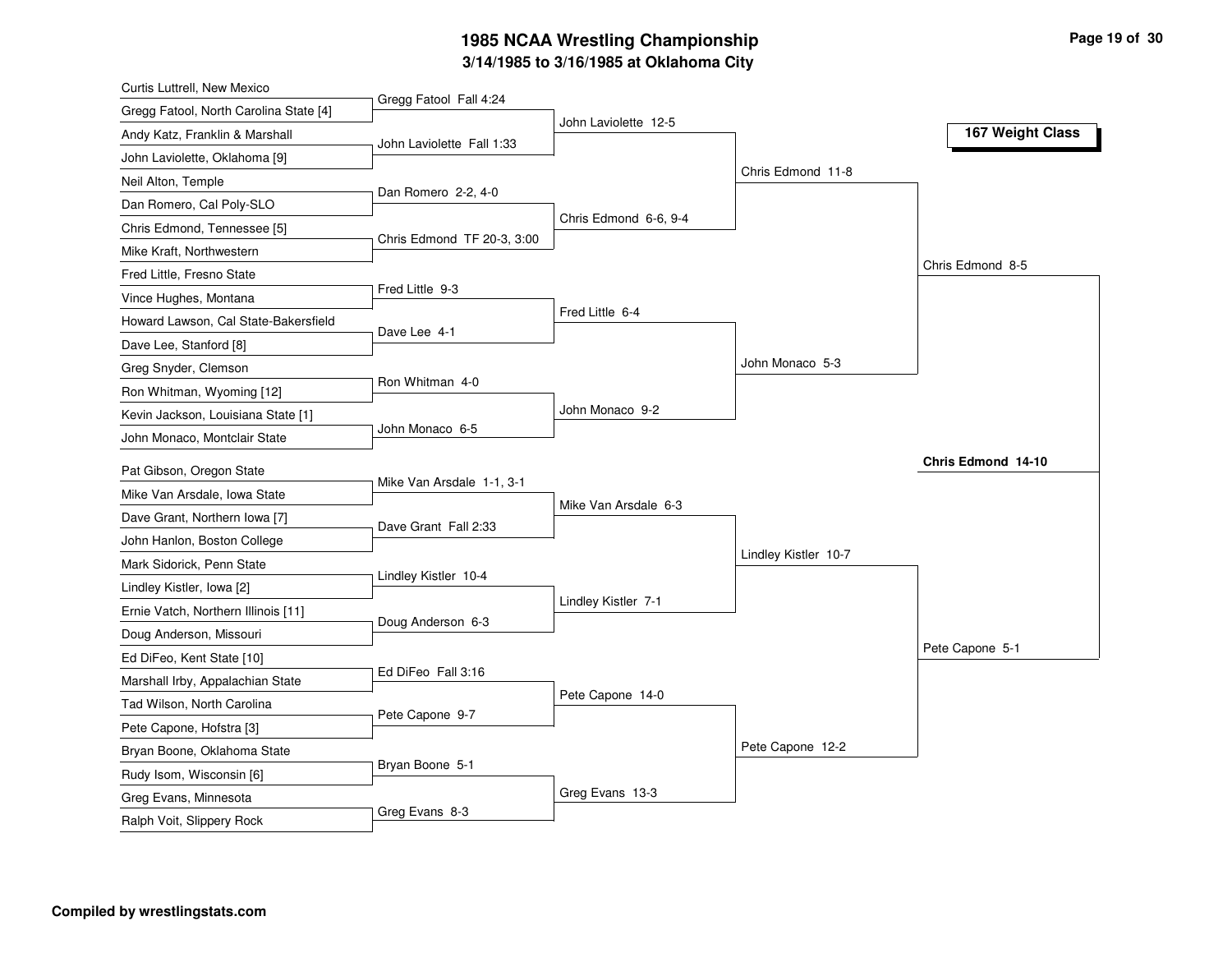# **3/14/1985 to 3/16/1985 at Oklahoma City 1985 NCAA Wrestling Championship Page <sup>20</sup> of <sup>30</sup>**

| Karam, Lock Haven        |                         |                 |                 |                         |                                                   |
|--------------------------|-------------------------|-----------------|-----------------|-------------------------|---------------------------------------------------|
|                          |                         |                 |                 |                         | <b>167 Consolation Bracket</b>                    |
|                          | Romero 7-2              |                 |                 |                         |                                                   |
|                          |                         |                 |                 |                         |                                                   |
| Romero, Cal Poly-SLO     |                         | Laviolette 8-2  |                 |                         |                                                   |
|                          | Laviolette, Oklahoma    |                 |                 |                         |                                                   |
|                          |                         |                 |                 |                         |                                                   |
|                          |                         |                 | Laviolette 18-5 |                         |                                                   |
| Jackson, Louisiana State |                         |                 |                 |                         | Laviolette 13-4                                   |
|                          |                         |                 | Kistler, Iowa   |                         |                                                   |
|                          | Jackson 17-8            |                 |                 |                         |                                                   |
|                          |                         | Jackson 4-3     |                 |                         |                                                   |
| Whitman, Wyoming         |                         |                 |                 |                         |                                                   |
|                          | Little, Fresno State    |                 |                 |                         | Third Place: John Laviolette, Oklahoma 10-2       |
|                          |                         |                 |                 |                         | Fourth Place: John Monaco, Montclair State        |
|                          |                         |                 |                 |                         | Fifth Place: Lindley Kistler, Iowa 15-4           |
| Sidorick, Penn State     |                         |                 |                 |                         | Sixth Place: Mike Van Arsdale, Iowa State         |
|                          |                         |                 |                 |                         | Seventh Place: Kevin Jackson, Louisiana State 7-4 |
|                          | Anderson 7-1            |                 |                 |                         | Eighth Place: Tad Wilson, North Carolina          |
| Anderson, Missouri       |                         | Van Arsdale 6-5 |                 |                         |                                                   |
|                          |                         |                 |                 |                         |                                                   |
|                          | Van Arsdale, Iowa State |                 |                 |                         |                                                   |
|                          |                         |                 |                 |                         |                                                   |
|                          |                         |                 | Van Arsdale 5-4 |                         |                                                   |
| Wilson, North Carolina   |                         |                 |                 |                         | Monaco 7-5                                        |
|                          |                         |                 |                 | Monaco, Montclair State |                                                   |
|                          | Wilson 6-3              |                 |                 |                         |                                                   |
| DiFeo, Kent State        |                         | Wilson 10-2     |                 |                         |                                                   |
|                          |                         |                 |                 |                         |                                                   |
|                          | Evans, Minnesota        |                 |                 |                         |                                                   |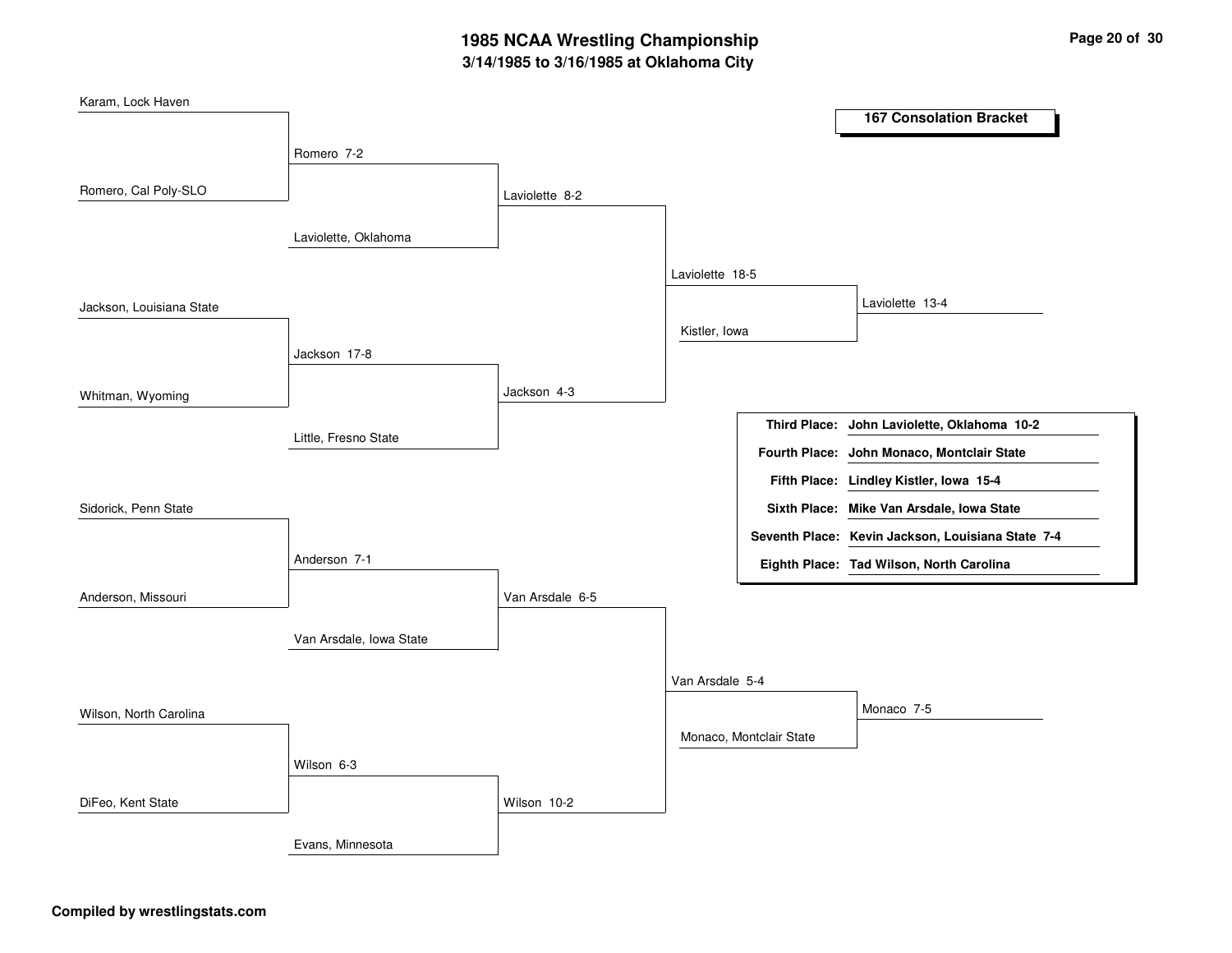# **3/14/1985 to 3/16/1985 at Oklahoma City 1985 NCAA Wrestling Championship Page <sup>21</sup> of <sup>30</sup>**

## **Championship Pigtail Bouts for 167**

| Vatch, Ernie - Northern Illinois      |              |
|---------------------------------------|--------------|
| Steffen, Andrew - San Francisco State | Vatch 7-1    |
| Grant, Dave - Northern Iowa           |              |
| Furey, Matt - Edinboro                | Grant 10-5   |
| Hughes, Vince - Montana               | Hughes 13-11 |
| Bausano, Barry - Harvard              |              |
| Edmond, Chris - Tennessee             | Edmond 13-5  |
| Karam, Jody - Lock Haven              |              |
| Whitman, Ron - Wyoming                |              |
| Gressley, Jim - Arizona State         | Whitman 12-2 |

#### **Consolation Pigtail Bouts for 167**

Karam, Jody - Lock Haven

Karam Fall 5:04 Kraft, Mike - Northwestern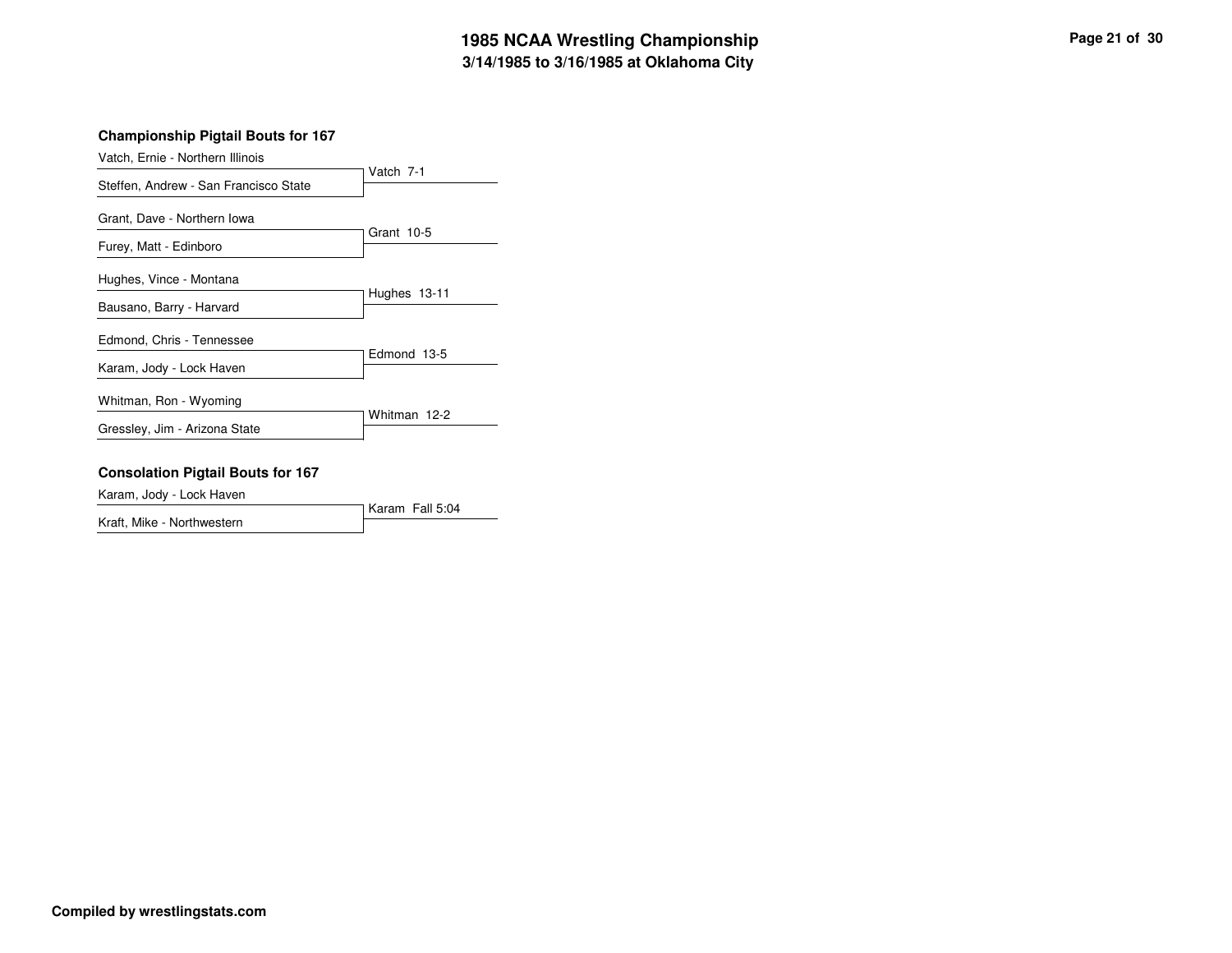# **3/14/1985 to 3/16/1985 at Oklahoma City 1985 NCAA Wrestling Championship Page <sup>22</sup> of <sup>30</sup>**

| Rico Chiapparelli, Iowa [5]                                      |                           |                             |                      |                           |
|------------------------------------------------------------------|---------------------------|-----------------------------|----------------------|---------------------------|
| Paul Jones, Nebraska-Omaha                                       | Rico Chiapparelli 13-2    |                             |                      |                           |
| Andy Voit, Penn State                                            | Andy Voit 13-0            | Rico Chiapparelli Fall 4:15 |                      | 177 Weight Class          |
| Dan Murner, Boston College                                       |                           |                             |                      |                           |
| Tom Kolopus, Arizona State [4]                                   |                           |                             | Tom Kolopus 13-10    |                           |
| Keith McLaughlin, Boston University                              | Tom Kolopus 14-4          |                             |                      |                           |
| Darrin Evans, Bloomsburg [9]                                     |                           | Tom Kolopus 14-3            |                      |                           |
| Jim Bouwman, Utah State                                          | Darrin Evans 8-5          |                             |                      |                           |
| Terry Manning, Wisconsin                                         |                           |                             |                      | Melvin Douglas 7-3        |
| Melvin Douglas, Oklahoma [1]                                     | Melvin Douglas 15-5       |                             |                      |                           |
| Dave Dewalt, Delaware [12]                                       |                           | Melvin Douglas 20-7         |                      |                           |
| Cliff Harris, Army                                               | Dave Dewalt 9-6           |                             |                      |                           |
| Doug Dake, Kent State [8]                                        |                           |                             | Melvin Douglas 4-3   |                           |
| Steve Peperak, Maryland                                          | Doug Dake 19-6            |                             |                      |                           |
| Mike Harter, Oregon                                              |                           | Doug Dake 12-6              |                      |                           |
| Bob Gassman, Iowa State                                          | Mike Harter 7-5           |                             |                      |                           |
|                                                                  |                           |                             |                      | <b>Melvin Douglas 3-2</b> |
| John Morgan, North Dakota State<br>Chuck Kearney, Oklahoma State | Chuck Kearney 13-5        |                             |                      |                           |
| Monte Wilcox, Louisiana State                                    |                           | Monte Wilcox 9-5            |                      |                           |
|                                                                  | Monte Wilcox 8-1          |                             |                      |                           |
| Scott Rechsteiner, Michigan [7]                                  |                           |                             | Booker Benford 10-3  |                           |
| Booker Benford, SIU-Edwardsville [2]                             | Booker Benford 15-5       |                             |                      |                           |
| Bob McCurdy, Shippensburg<br>Mel Robinson, Weber State           |                           | Booker Benford 8-1          |                      |                           |
|                                                                  |                           |                             |                      |                           |
|                                                                  | Jeff Fiorini 8-2          |                             |                      |                           |
| Jeff Fiorini, Illinois State [11]                                |                           |                             |                      | Wayne Catan 8-7           |
| John Major, Northern Illinois [10]                               | John Major 10-3           |                             |                      |                           |
| Dave Vurik, New Mexico                                           |                           | Wayne Catan 10-2            |                      |                           |
| Rich Boehning, Tennessee-Chattanooga                             | Wayne Catan TF 21-6, 5:52 |                             |                      |                           |
| Wayne Catan, Syracuse [3]                                        |                           |                             |                      |                           |
| Roger Sayles, Cal Poly-SLO [6]                                   | Roger Sayles Fall 6:20    |                             | Wayne Catan 1-1, 3-1 |                           |
| Tim Cooper, Tennessee                                            |                           |                             |                      |                           |
| Jon Hampton, Appalachian State<br>Tom Mullen, Stanford           | Jon Hampton TF 17-2, 5:38 | Roger Sayles 11-5           |                      |                           |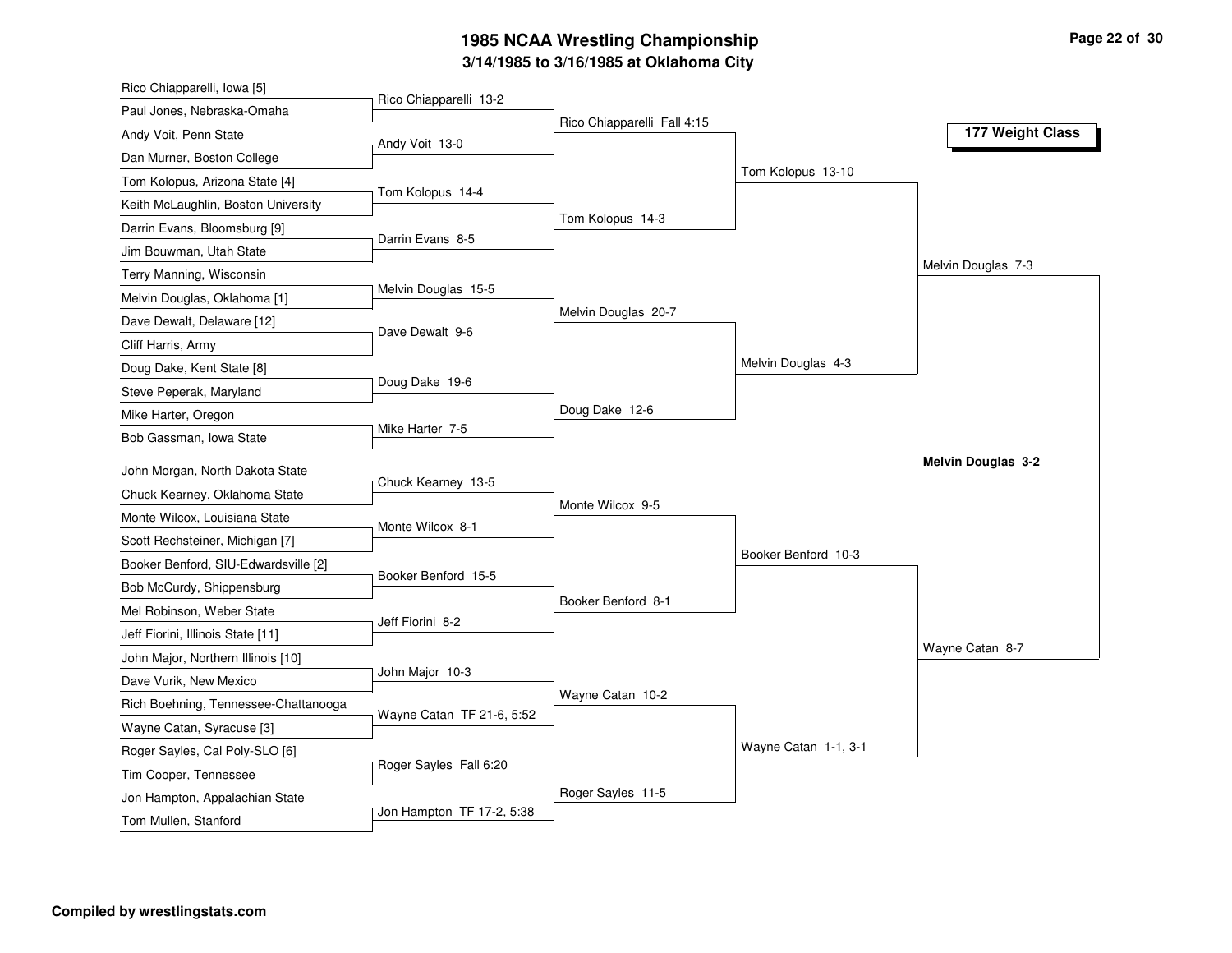# **3/14/1985 to 3/16/1985 at Oklahoma City 1985 NCAA Wrestling Championship Page <sup>23</sup> of <sup>30</sup>**

| McLaughlin, Boston University   |                         |                        |                        |                           |                                                   |
|---------------------------------|-------------------------|------------------------|------------------------|---------------------------|---------------------------------------------------|
|                                 |                         |                        |                        |                           | <b>177 Consolation Bracket</b>                    |
|                                 | Evans 9-1               |                        |                        |                           |                                                   |
|                                 |                         |                        |                        |                           |                                                   |
| Evans, Bloomsburg               |                         | Chiapparelli Fall 1:03 |                        |                           |                                                   |
|                                 | Chiapparelli, Iowa      |                        |                        |                           |                                                   |
|                                 |                         |                        |                        |                           |                                                   |
|                                 |                         |                        | Chiapparelli Fall 1:53 |                           |                                                   |
| Manning, Wisconsin              |                         |                        |                        |                           | Benford 12-5                                      |
|                                 |                         |                        |                        | Benford, SIU-Edwardsville |                                                   |
|                                 | Manning 6-6, 2-0        |                        |                        |                           |                                                   |
|                                 |                         | Dake Fall 0:31         |                        |                           |                                                   |
| Dewalt, Delaware                |                         |                        |                        |                           |                                                   |
|                                 | Dake, Kent State        |                        |                        |                           | Third Place: Booker Benford, SIU-Edwardsville 5-2 |
|                                 |                         |                        |                        |                           | Fourth Place: Roger Sayles, Cal Poly-SLO          |
|                                 |                         |                        |                        |                           | Fifth Place: Rico Chiapparelli, Iowa 10-7         |
| McCurdy, Shippensburg           |                         |                        |                        |                           | Sixth Place: Tom Kolopus, Arizona State           |
|                                 |                         |                        |                        |                           | Seventh Place: Doug Dake, Kent State 10-1         |
|                                 | McCurdy 7-3             |                        |                        |                           | Eighth Place: Bob McCurdy, Shippensburg           |
| Fiorini, Illinois State         |                         | McCurdy 7-5            |                        |                           |                                                   |
|                                 |                         |                        |                        |                           |                                                   |
|                                 | Wilcox, Louisiana State |                        |                        |                           |                                                   |
|                                 |                         |                        |                        |                           |                                                   |
|                                 |                         |                        | Sayles 10-2            |                           |                                                   |
| Boehning, Tennessee-Chattanooga |                         |                        |                        |                           | Sayles 9-3                                        |
|                                 |                         |                        |                        | Kolopus, Arizona State    |                                                   |
|                                 | Major 8-5               |                        |                        |                           |                                                   |
| Major, Northern Illinois        |                         | Sayles 4-0             |                        |                           |                                                   |
|                                 |                         |                        |                        |                           |                                                   |
|                                 | Sayles, Cal Poly-SLO    |                        |                        |                           |                                                   |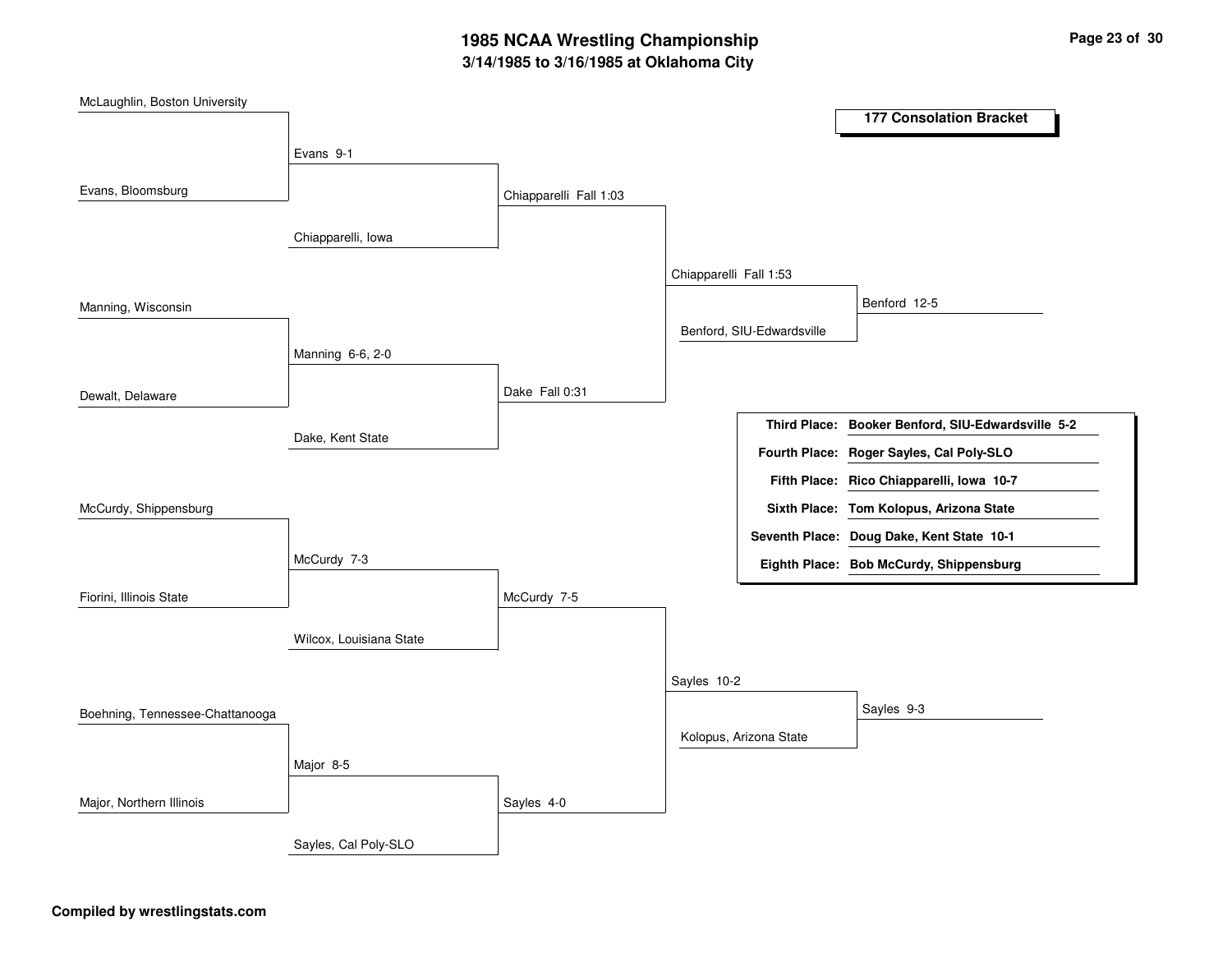# **3/14/1985 to 3/16/1985 at Oklahoma City 1985 NCAA Wrestling Championship Page <sup>24</sup> of <sup>30</sup>**

Wilcox, Monte - Louisiana State

|                              | Wilcox 9-0   |
|------------------------------|--------------|
| Wykoff, Greg - Lock Haven    |              |
| Peperak, Steve - Maryland    |              |
|                              | Peperak 6-4  |
| Brooks, Kevin - Navy         |              |
| Douglas, Melvin - Oklahoma   |              |
| White, Tony - Michigan State | Douglas 12-1 |
|                              |              |

Manning 5-4

#### **Consolation Pigtail Bouts for 177**

Manning, Terry - Wisconsin

White, Tony - Michigan State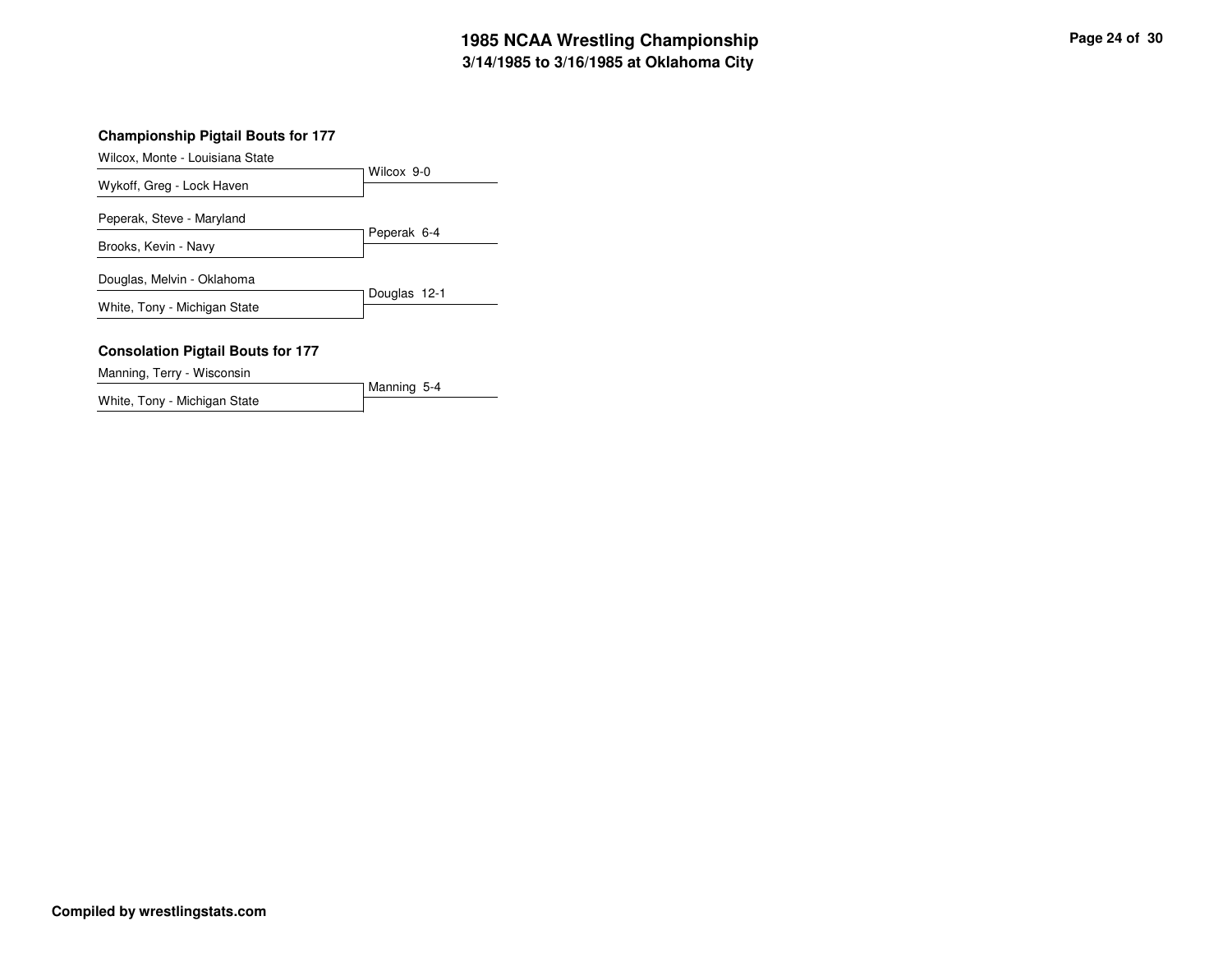# **3/14/1985 to 3/16/1985 at Oklahoma City 1985 NCAA Wrestling Championship Page <sup>25</sup> of <sup>30</sup>**

| Regis Durbin, Northwestern [9]      |                            |                             |                           |                   |
|-------------------------------------|----------------------------|-----------------------------|---------------------------|-------------------|
| Jeff Rufolo, Tennessee-Chattanooga  | Regis Durbin 13-3          | Paul Diekel 7-5             |                           |                   |
| Paul Diekel, Lehigh [4]             | Paul Diekel Fall 2:02      |                             |                           | 190 Weight Class  |
| Jim Durfee, Maine                   |                            |                             |                           |                   |
| Koln Knight, Augustana SD [5]       |                            |                             | Koln Knight 4-4, 1-1 Cr 8 |                   |
| Mark Coleman, Miami Ohio            | Koln Knight Fall 4:44      |                             |                           |                   |
| John McFadden, Bloomsburg           |                            | Koln Knight 5-2             |                           |                   |
| Kent Elliott, Louisiana State       | Kent Elliott 7-4           |                             |                           |                   |
| Ernie Badger, SIU-Edwardsville [12] |                            |                             |                           | Duane Goldman 8-4 |
| Craig Spivey, North Carolina        | Ernie Badger 13-3          |                             |                           |                   |
| Duane Goldman, Iowa [1]             | Duane Goldman 15-6         | Duane Goldman TF 21-4, 7:00 |                           |                   |
| Ryan Western, Weber State           |                            |                             |                           |                   |
| Jeff Weatherman, Northern Iowa      |                            |                             | Duane Goldman 16-5        |                   |
| Mike Davies, Arizona State [8]      | Mike Davies 4-3            |                             |                           |                   |
| Dale Lawrence, Central College IA   |                            | Wilbur Wolf 7-7, 1-1 Cr     |                           |                   |
| Wilbur Wolf, West Virginia          | Wilbur Wolf 14-2           |                             |                           |                   |
| John Bragg, Wyoming                 |                            |                             |                           | Dan Chaid 5-3     |
| Bill Elbin, Michigan                | Bill Elbin 9-8             |                             |                           |                   |
| Mark Tracey, Cal Poly-SLO [7]       |                            | Mark Tracey 3-2             |                           |                   |
| John Salmon, Rider                  | Mark Tracey Fall 4:03      |                             |                           |                   |
| Dan Parietti, Army                  |                            |                             | Dan Chaid 12-2            |                   |
| Dan Chaid, Oklahoma [2]             | Dan Chaid Fall 4:53        |                             |                           |                   |
| Dan Coates, Cal State-Fullerton     |                            | Dan Chaid 3-2               |                           |                   |
| John Heropoulos, Iowa State [11]    | John Heropoulos 10-2       |                             |                           |                   |
| Sean Wallace, Harvard               |                            |                             |                           | Dan Chaid 1-0     |
| Brian McCracken, Illinois           | Sean Wallace TF 16-0, 5:11 |                             |                           |                   |
| Bob Kopecky, Oklahoma State         |                            | Mark Cody Fall 2:15         |                           |                   |
| Mark Cody, Missouri [6]             | Mark Cody 6-2              |                             |                           |                   |
| Mike Lombardo, North Carolina State |                            |                             | Mark Cody 2-2, 0-0 Cr 15  |                   |
| Jim Beichner, Clarion [3]           | Jim Beichner 5-0           |                             |                           |                   |
| Leland Rogers, St. Lawrence         |                            | Jim Beichner 13-3           |                           |                   |
| Joe Glowacki, Rutgers [10]          | Leland Rogers 13-4         |                             |                           |                   |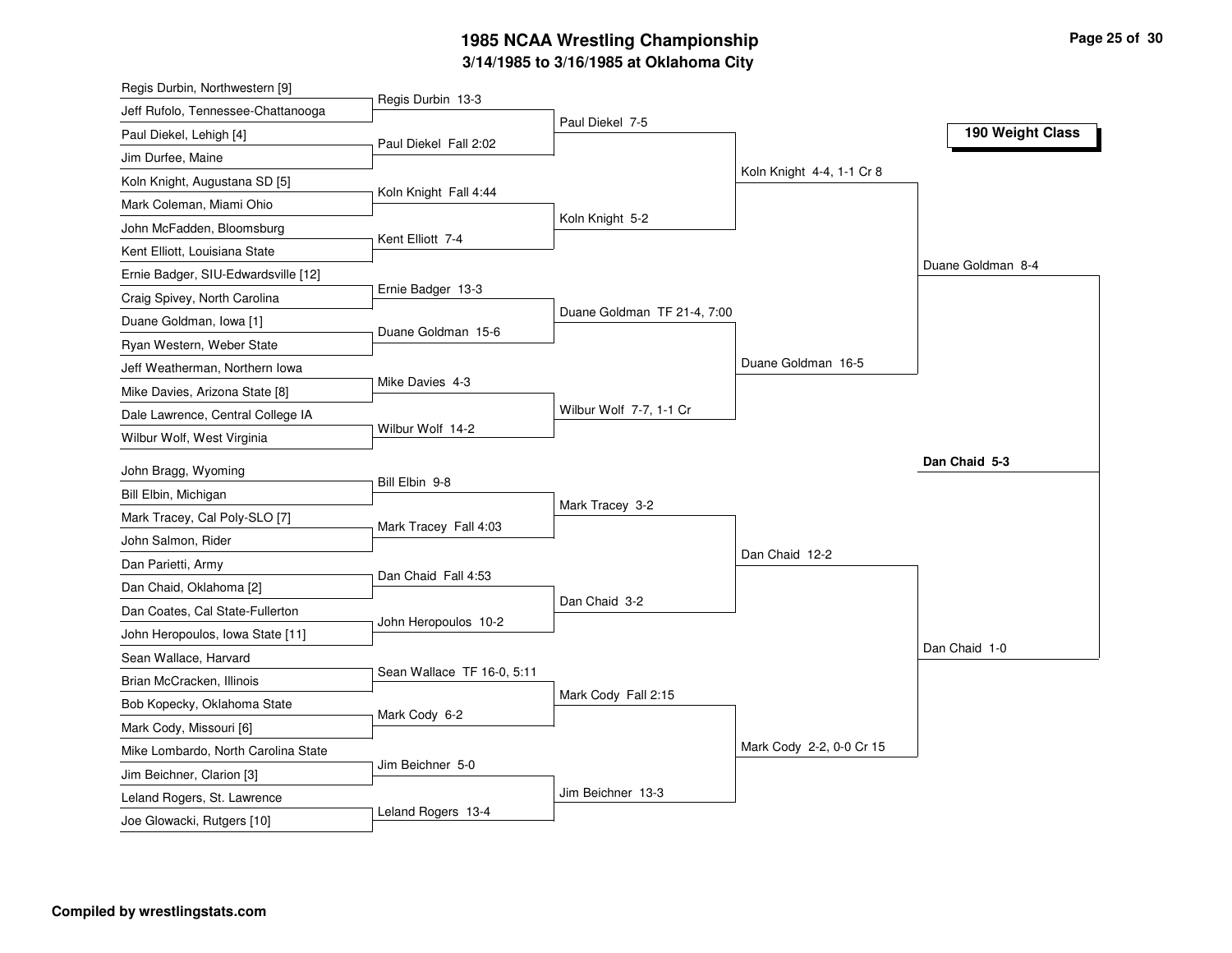# **3/14/1985 to 3/16/1985 at Oklahoma City 1985 NCAA Wrestling Championship Page <sup>26</sup> of <sup>30</sup>**

| Coleman, Miami Ohio      |                       |                                                |
|--------------------------|-----------------------|------------------------------------------------|
|                          |                       | <b>190 Consolation Bracket</b>                 |
| Coleman 4-2              |                       |                                                |
|                          |                       |                                                |
| Elliott, Louisiana State | Diekel 7-2            |                                                |
|                          |                       |                                                |
| Diekel, Lehigh           |                       |                                                |
|                          |                       | Diekel 11-2                                    |
| Western, Weber State     |                       | Diekel 8-4                                     |
|                          |                       | Cody, Missouri                                 |
|                          | Western TF 24-8, 4:53 |                                                |
|                          |                       |                                                |
| Badger, SIU-Edwardsville | Western 19-7          |                                                |
|                          |                       | Third Place: Paul Diekel, Lehigh 9-2           |
| Wolf, West Virginia      |                       | Fourth Place: Koln Knight, Augustana SD        |
|                          |                       | Fifth Place: Mark Cody, Missouri 6-0           |
| Parietti, Army           |                       | Sixth Place: Jim Beichner, Clarion             |
|                          |                       |                                                |
|                          |                       | Seventh Place: Mark Tracey, Cal Poly-SLO 12-10 |
| Heropoulos 1-1, 3-0      |                       | Eighth Place: Ryan Western, Weber State        |
| Heropoulos, Iowa State   | Tracey Fall 5:50      |                                                |
|                          |                       |                                                |
| Tracey, Cal Poly-SLO     |                       |                                                |
|                          |                       | Beichner 7-1                                   |
|                          |                       |                                                |
| Kopecky, Oklahoma State  |                       | Knight 7-7, 2-1                                |
|                          |                       | Knight, Augustana SD                           |
| Kopecky Fall 0:18        |                       |                                                |
| Wallace, Harvard         |                       |                                                |
|                          |                       |                                                |
|                          | Beichner 3-1          |                                                |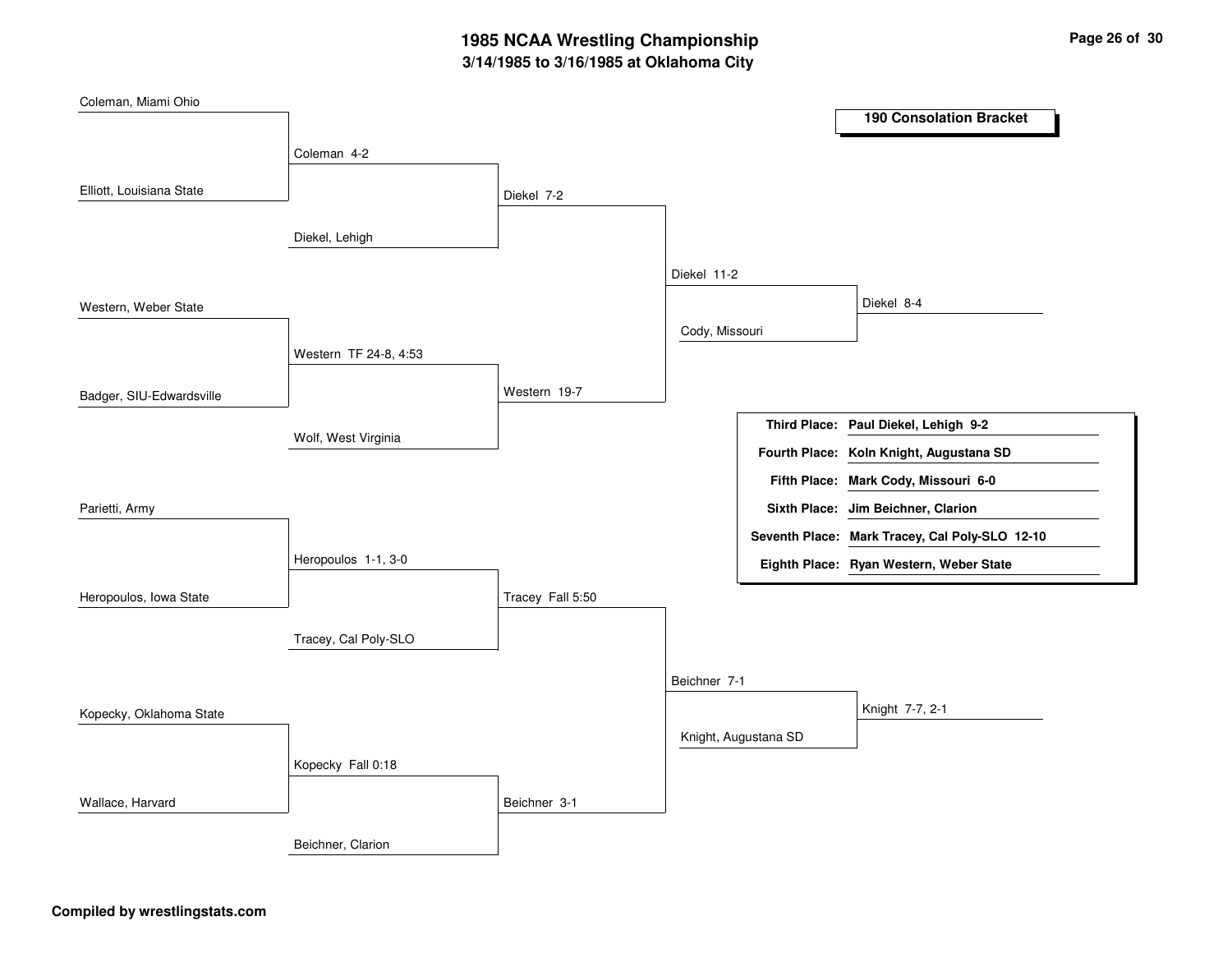# **3/14/1985 to 3/16/1985 at Oklahoma City 1985 NCAA Wrestling Championship Page <sup>27</sup> of <sup>30</sup>**

## **Championship Pigtail Bouts for 190**

Davies, Mike - Arizona State

Davies 14-5 Dicker, Jim - Lafayette

Tracey, Mark - Cal Poly-SLO

Tracey TF 17-2, 7:00 Smyth, Jeff - Oregon State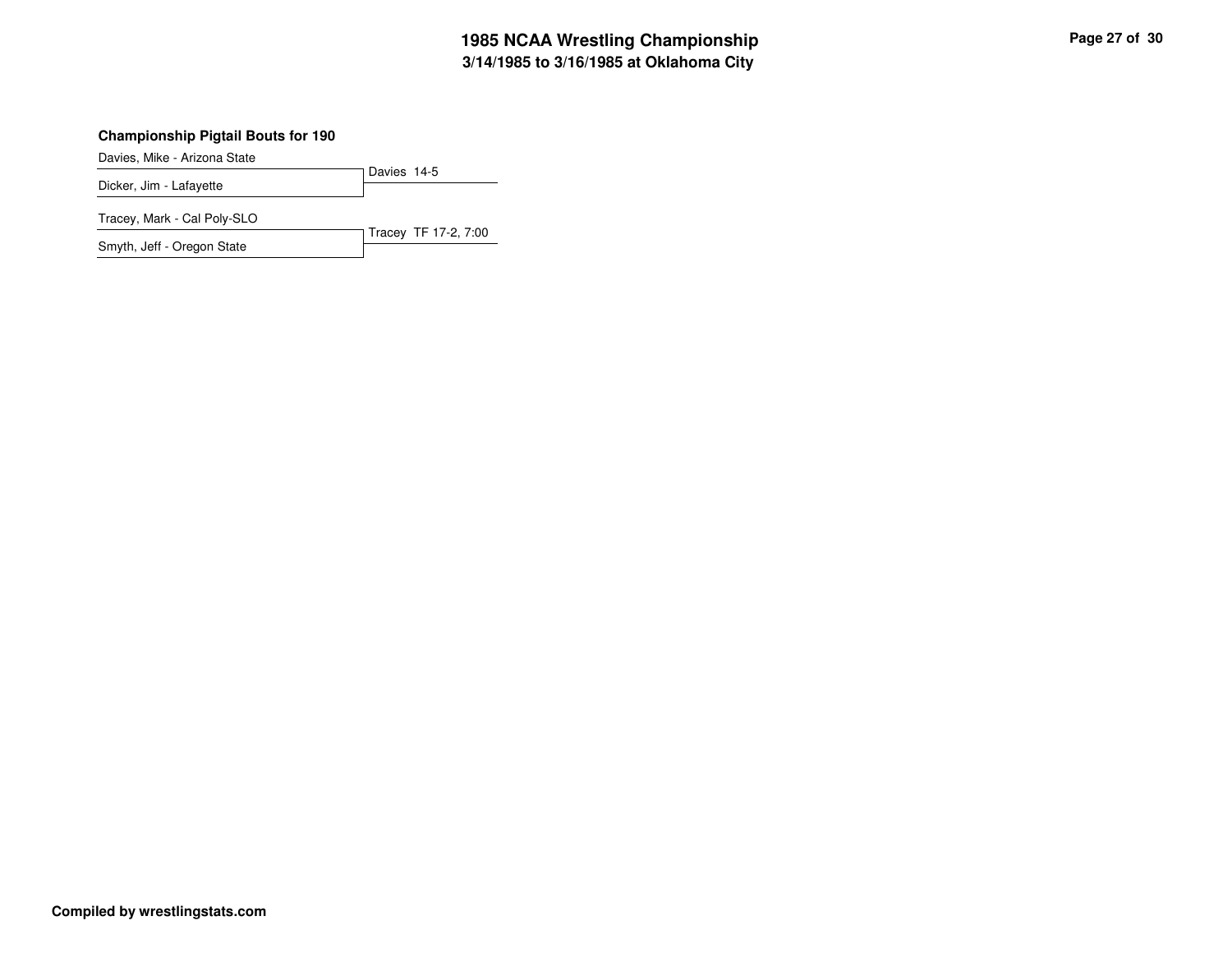# **3/14/1985 to 3/16/1985 at Oklahoma City 1985 NCAA Wrestling Championship Page <sup>28</sup> of <sup>30</sup>**

| Andy Schwab 7-2<br>Steve Wilbur, Iowa<br>Andy Schwab 14-4<br><b>UNL Weight Class</b><br>Matt Renn, Wisconsin-River Falls<br>Matt Renn 9-8<br>Bob Harris, Drake<br>Kahlan O'Hara 1-1, 1-1 Cr 6<br>Kahlan O'Hara, Oklahoma State [4]<br>Kahlan O'Hara 6-0<br>Wendall Ellis, Washington State<br>Kahlan O'Hara 9-0<br>Henry Williams, Brigham Young<br>Al Sears Fall 0:42<br>Al Sears, SIU-Edwardsville [9]<br>Kirk Trost 7-3<br>Jeff Green, Morgan State [12]<br>Jeff Green 12-2<br>Terry Maki, Air Force<br>Rick Petersen 10-2<br>Rick Petersen, Lock Haven [1]<br>Rick Petersen Fall 1:02<br>Andy Cope, Indiana State<br>Kirk Trost 10-8<br>Kirk Trost, Michigan [8]<br>Kirk Trost 5-3<br>Darryl Peterson, Iowa State<br>Kirk Trost TF 16-1, 4:38<br>George Kovach, Drexel<br>Mark Johnson 5-4<br>Mark Johnson, Army<br>Bill Hyman 12-2<br>Keith Hanson, Augustana SD [11]<br>Mark Tatum 2-2, 4-3<br>Mark Tatum, Oklahoma<br>Bill Hyman Fall 4:27<br>Bill Hyman, Temple [2]<br>Bill Hyman TF 15-0, 6:23<br>Chris Mast, Fresno State<br>Bill Hyman Fall 4:33<br>Don Moxley, Ohio State [7]<br>Don Moxley Fall 1:12 |
|-------------------------------------------------------------------------------------------------------------------------------------------------------------------------------------------------------------------------------------------------------------------------------------------------------------------------------------------------------------------------------------------------------------------------------------------------------------------------------------------------------------------------------------------------------------------------------------------------------------------------------------------------------------------------------------------------------------------------------------------------------------------------------------------------------------------------------------------------------------------------------------------------------------------------------------------------------------------------------------------------------------------------------------------------------------------------------------------------------------------|
|                                                                                                                                                                                                                                                                                                                                                                                                                                                                                                                                                                                                                                                                                                                                                                                                                                                                                                                                                                                                                                                                                                                   |
|                                                                                                                                                                                                                                                                                                                                                                                                                                                                                                                                                                                                                                                                                                                                                                                                                                                                                                                                                                                                                                                                                                                   |
|                                                                                                                                                                                                                                                                                                                                                                                                                                                                                                                                                                                                                                                                                                                                                                                                                                                                                                                                                                                                                                                                                                                   |
|                                                                                                                                                                                                                                                                                                                                                                                                                                                                                                                                                                                                                                                                                                                                                                                                                                                                                                                                                                                                                                                                                                                   |
|                                                                                                                                                                                                                                                                                                                                                                                                                                                                                                                                                                                                                                                                                                                                                                                                                                                                                                                                                                                                                                                                                                                   |
|                                                                                                                                                                                                                                                                                                                                                                                                                                                                                                                                                                                                                                                                                                                                                                                                                                                                                                                                                                                                                                                                                                                   |
|                                                                                                                                                                                                                                                                                                                                                                                                                                                                                                                                                                                                                                                                                                                                                                                                                                                                                                                                                                                                                                                                                                                   |
|                                                                                                                                                                                                                                                                                                                                                                                                                                                                                                                                                                                                                                                                                                                                                                                                                                                                                                                                                                                                                                                                                                                   |
|                                                                                                                                                                                                                                                                                                                                                                                                                                                                                                                                                                                                                                                                                                                                                                                                                                                                                                                                                                                                                                                                                                                   |
|                                                                                                                                                                                                                                                                                                                                                                                                                                                                                                                                                                                                                                                                                                                                                                                                                                                                                                                                                                                                                                                                                                                   |
|                                                                                                                                                                                                                                                                                                                                                                                                                                                                                                                                                                                                                                                                                                                                                                                                                                                                                                                                                                                                                                                                                                                   |
|                                                                                                                                                                                                                                                                                                                                                                                                                                                                                                                                                                                                                                                                                                                                                                                                                                                                                                                                                                                                                                                                                                                   |
|                                                                                                                                                                                                                                                                                                                                                                                                                                                                                                                                                                                                                                                                                                                                                                                                                                                                                                                                                                                                                                                                                                                   |
|                                                                                                                                                                                                                                                                                                                                                                                                                                                                                                                                                                                                                                                                                                                                                                                                                                                                                                                                                                                                                                                                                                                   |
|                                                                                                                                                                                                                                                                                                                                                                                                                                                                                                                                                                                                                                                                                                                                                                                                                                                                                                                                                                                                                                                                                                                   |
|                                                                                                                                                                                                                                                                                                                                                                                                                                                                                                                                                                                                                                                                                                                                                                                                                                                                                                                                                                                                                                                                                                                   |
|                                                                                                                                                                                                                                                                                                                                                                                                                                                                                                                                                                                                                                                                                                                                                                                                                                                                                                                                                                                                                                                                                                                   |
|                                                                                                                                                                                                                                                                                                                                                                                                                                                                                                                                                                                                                                                                                                                                                                                                                                                                                                                                                                                                                                                                                                                   |
|                                                                                                                                                                                                                                                                                                                                                                                                                                                                                                                                                                                                                                                                                                                                                                                                                                                                                                                                                                                                                                                                                                                   |
|                                                                                                                                                                                                                                                                                                                                                                                                                                                                                                                                                                                                                                                                                                                                                                                                                                                                                                                                                                                                                                                                                                                   |
| John Schebler, Utah State                                                                                                                                                                                                                                                                                                                                                                                                                                                                                                                                                                                                                                                                                                                                                                                                                                                                                                                                                                                                                                                                                         |
| Rick Brunot Fall 1:49<br>Dave Koplovitz, Boston University                                                                                                                                                                                                                                                                                                                                                                                                                                                                                                                                                                                                                                                                                                                                                                                                                                                                                                                                                                                                                                                        |
| Rick Brunot Fall 4:32<br>Rick Brunot, Youngstown State                                                                                                                                                                                                                                                                                                                                                                                                                                                                                                                                                                                                                                                                                                                                                                                                                                                                                                                                                                                                                                                            |
| Bill Hyman 5-4<br>Jamie Webber, Louisiana State [6]                                                                                                                                                                                                                                                                                                                                                                                                                                                                                                                                                                                                                                                                                                                                                                                                                                                                                                                                                                                                                                                               |
| Steve Nelson 3-2<br>Steve Nelson, Illinois                                                                                                                                                                                                                                                                                                                                                                                                                                                                                                                                                                                                                                                                                                                                                                                                                                                                                                                                                                                                                                                                        |
| Jim Nielsen 11-6<br>Jim Nielsen, Idaho State                                                                                                                                                                                                                                                                                                                                                                                                                                                                                                                                                                                                                                                                                                                                                                                                                                                                                                                                                                                                                                                                      |
| Jim Nielsen 5-4                                                                                                                                                                                                                                                                                                                                                                                                                                                                                                                                                                                                                                                                                                                                                                                                                                                                                                                                                                                                                                                                                                   |
| Jeff Reiner, Toledo<br>Steve Sefter 3-2                                                                                                                                                                                                                                                                                                                                                                                                                                                                                                                                                                                                                                                                                                                                                                                                                                                                                                                                                                                                                                                                           |
| Gary Albright, Nebraska [3]<br>Gary Albright Fall 4:02                                                                                                                                                                                                                                                                                                                                                                                                                                                                                                                                                                                                                                                                                                                                                                                                                                                                                                                                                                                                                                                            |
| Roger Mello, Virginia<br>Steve Sefter 1-1, 1-1 Cr                                                                                                                                                                                                                                                                                                                                                                                                                                                                                                                                                                                                                                                                                                                                                                                                                                                                                                                                                                                                                                                                 |
| Rod Severn, Arizona State<br>Steve Sefter 4-2<br>Steve Sefter, Penn State [10]                                                                                                                                                                                                                                                                                                                                                                                                                                                                                                                                                                                                                                                                                                                                                                                                                                                                                                                                                                                                                                    |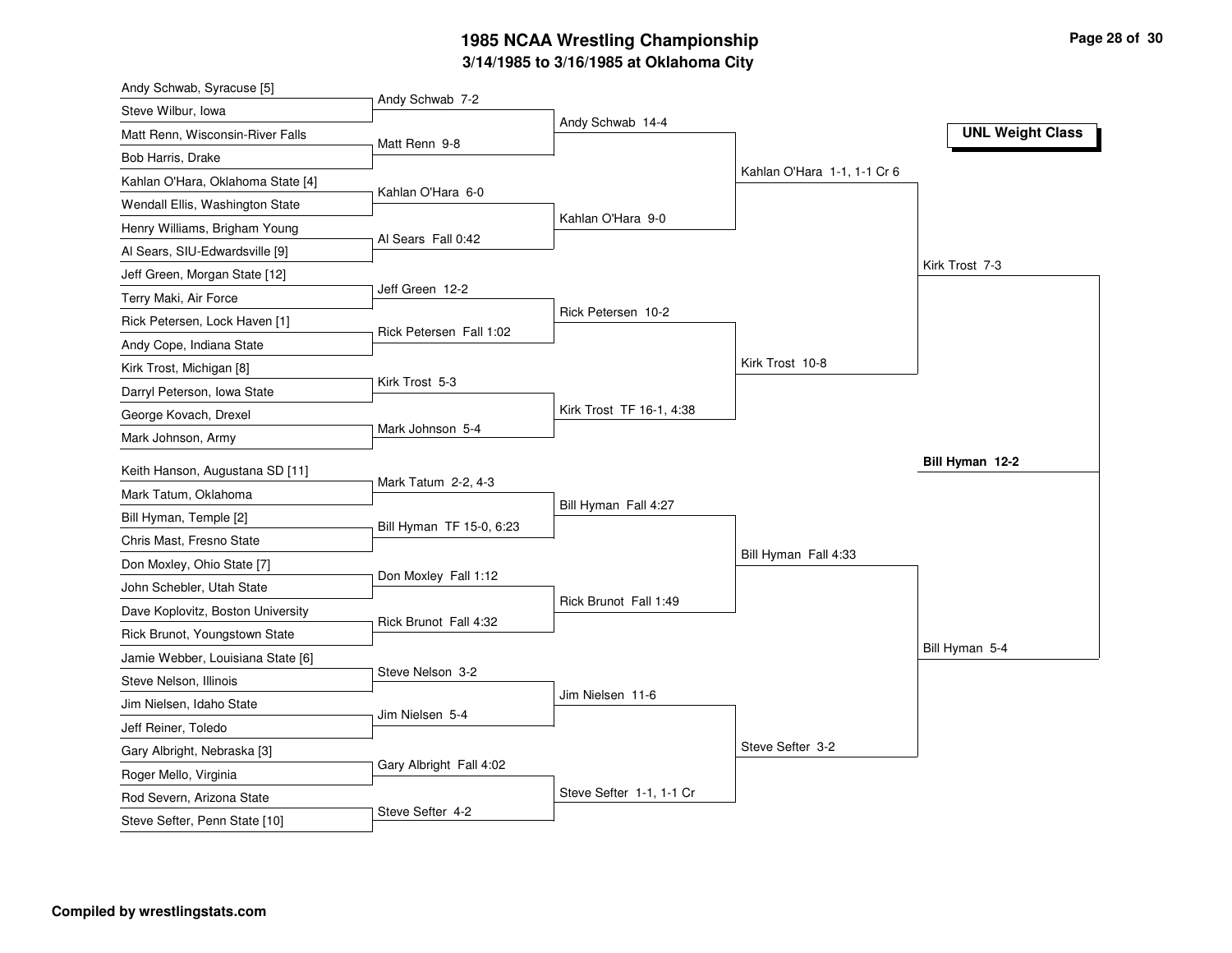# **3/14/1985 to 3/16/1985 at Oklahoma City 1985 NCAA Wrestling Championship Page <sup>29</sup> of <sup>30</sup>**

| Ellis, Washington State |                          |                    |                    |                        |                                                    |
|-------------------------|--------------------------|--------------------|--------------------|------------------------|----------------------------------------------------|
|                         |                          |                    |                    |                        | <b>UNL Consolation Bracket</b>                     |
|                         | Sears Fall 0:41          |                    |                    |                        |                                                    |
| Sears, SIU-Edwardsville |                          | Sears 9-7          |                    |                        |                                                    |
|                         | Schwab, Syracuse         |                    |                    |                        |                                                    |
|                         |                          |                    | Peterson Fall 0:41 |                        |                                                    |
| Peterson, Iowa State    |                          |                    |                    |                        | Sefter 6-1                                         |
|                         |                          |                    | Sefter, Penn State |                        |                                                    |
|                         | Peterson Fall 1:00       |                    |                    |                        |                                                    |
| Johnson, Army           |                          | Peterson Fall 1:40 |                    |                        |                                                    |
|                         | Petersen, Lock Haven     |                    |                    |                        | Third Place: Rick Brunot, Youngstown State 6-0     |
|                         |                          |                    |                    |                        | Fourth Place: Steve Sefter, Penn State             |
|                         |                          |                    |                    |                        | Fifth Place: Darryl Peterson, Iowa State Fall 0:38 |
| Mast, Fresno State      |                          |                    |                    |                        | Sixth Place: Kahlan O'Hara, Oklahoma State         |
|                         |                          |                    |                    |                        | Seventh Place: Rod Severn, Arizona State 10-6      |
|                         | Tatum 11-3               |                    |                    |                        | Eighth Place: Al Sears, SIU-Edwardsville           |
| Tatum, Oklahoma         |                          | Brunot Med FFT     |                    |                        |                                                    |
|                         | Brunot, Youngstown State |                    |                    |                        |                                                    |
|                         |                          |                    | Brunot 6-2         |                        |                                                    |
| Severn, Arizona State   |                          |                    |                    |                        | Brunot Fall 3:50                                   |
|                         |                          |                    |                    | O'Hara, Oklahoma State |                                                    |
|                         | Severn Fall 1:42         |                    |                    |                        |                                                    |
| Albright, Nebraska      |                          | Severn 2-1         |                    |                        |                                                    |
|                         | Nielsen, Idaho State     |                    |                    |                        |                                                    |